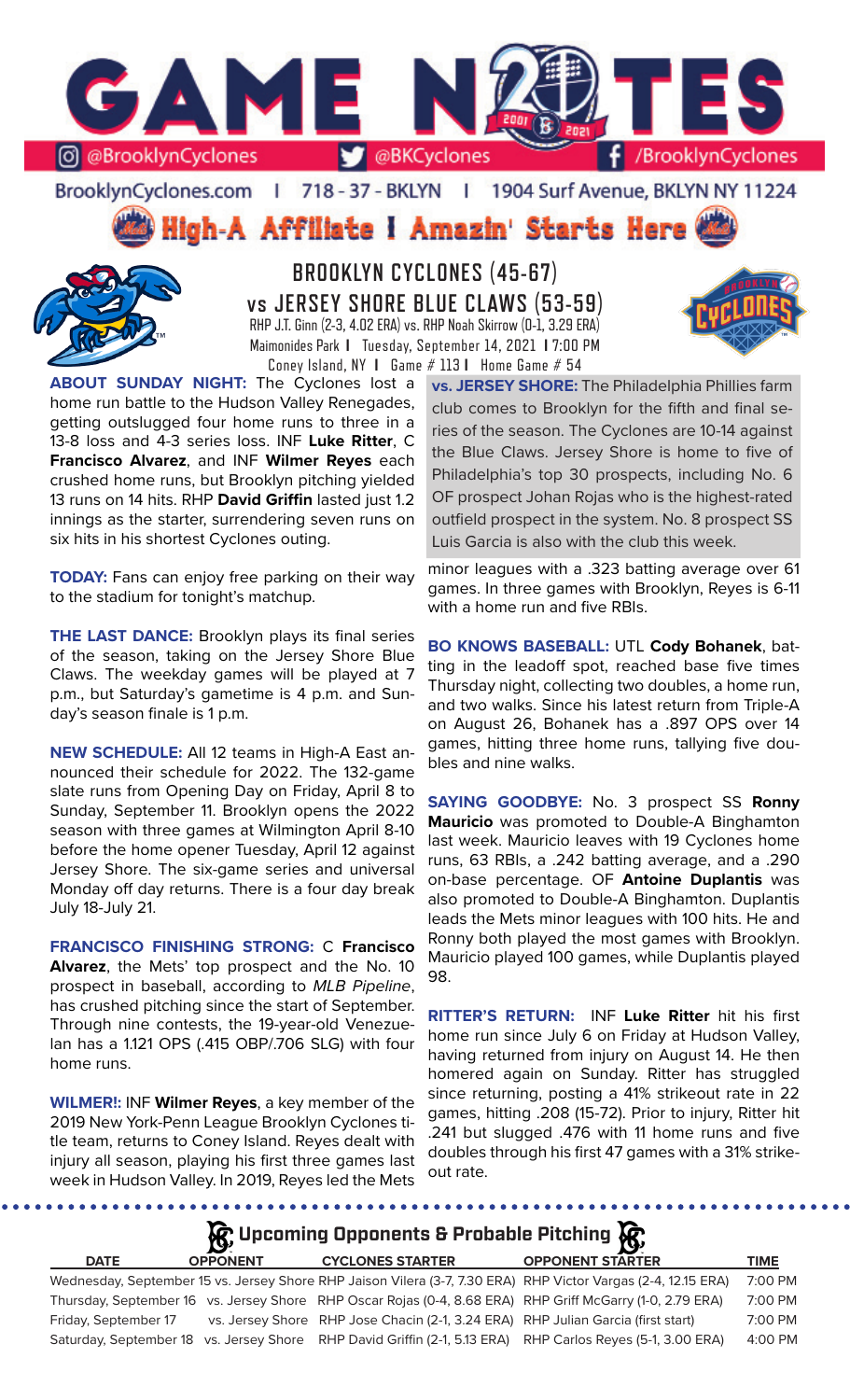# **SEPTEMBER 14 VS JERSEY SHORE STARTING PITCHER PAGE 2**



# $#$  25 J.I.UINN  $#$  25 J.I.U # 23 J.T. GINN RHP

**Height:** 6-2 **Weight:** 200 **Bats**: Right **Throws**: Right **Date of Birth:** May 20, 1999 **Age**: 22 **Hometown:** Brandon, MS **College: Mississippi State How Obtained:** Mets 2nd-round pick, 2020

**LAST TIME OUT:** Ginn tossed five scoreless innings, his first scoreless outing for the Cyclones this season. In the victory over Hudson Valley he struck out five and allowed two walks and three hits.

**BIG TIME:** Ginn ranks as the No. 5 prospect -- and the No. 2 pitching prospect -- in the New York Mets system according to *MLB Pipeline* after being drafted in the second round of the 2020 MLB Draft out of Mississippi State. Ginn signed for \$2.9 million as a draft-elligible sophomore.

**LOW-A LIFE:** The Mississippian made eight starts with the St. Lucie Mets, striking out 35 hitters in 38 2/3 innings with a 2.56 ERA. In his final two starts, Ginn went six innings in each outing, collecting a quality start in each. In his penultimate start, against the Fort Myers Miracle, Ginn struck out 10 batters.

**BULLDOG HISTORY:** During his time at Mississippi State, Ginn was the second Bulldog to be named National Freshman of the Year by Baseball America in 2019. The other Bulldog was Rafael Palmeiro in 1983.

**STORIED UPBRINGING:** Ginn was named Gatorade Mississippi Player of the Year in high school along with USA Today All-USA Baseball PLayer of the Year, first-team All-America honors from Collegiate Baseball Newspaper and Perfect Game among other accolades.

**INJURY HISTORY:** Ginn made one start with Mississippi State on February 14, 2020 before needing Tommy John surgery on March 4. Despite the injury setback, Ginn was drafted in the second round by the Mets.

**TRY AGAIN:** Ginn turned down a chance to pitch in the Dodgers system coming out of Brandon High School. Los Angeles drafted Ginn as the 30th overall pick (first round) in 2018 but the righty did not sign.

| <b>OPP</b><br><b>DEC</b><br>IP<br><b>DATE</b><br>н<br>R<br>ER<br>BB<br>3<br>W<br>9/8<br>$\overline{O}$<br>$\overline{2}$<br>@HV<br>5.0<br>0<br>$\overline{7}$<br>5.2<br>9/2<br><b>WIL</b><br>L<br>1<br>1<br>1<br>$\overline{7}$<br>8/25<br><b>ABD</b><br>5.0<br>1<br>1<br>1<br>3<br>8/19<br>@HV<br>6.0<br>6<br>3<br>1<br>5<br>5<br>8/12<br>@ WIL<br>5.0<br>5<br>L<br>4<br><b>HV</b><br>5<br>8/6<br>5<br>3.0<br>6<br>1<br>$\overline{2}$<br>3<br>7/30<br>$@$ JS<br>5.0<br>4<br>0<br>L<br><b>WIL</b><br>5.2<br>5<br>1<br>7/23<br>1<br>0<br>W<br>Low-A St. Lucie Mets<br><b>OPP</b><br><b>DEC</b><br>IP<br>ER<br>R<br><b>BB</b><br>н<br>3<br>3<br>$\overline{2}$<br>@ PMB<br>$\overline{2}$<br>6.0<br><b>FTM</b><br>6.0<br>4<br>1<br>W<br>0<br>$\Omega$<br>5.2<br>@ CLR<br>L<br>2<br>2<br>1<br>4<br>3<br><b>DUN</b><br>3<br>5.0<br>$\overline{2}$<br>4<br>3<br>@ JUP<br>3<br>1<br>5.0<br>W<br>4<br>@ JUP<br>4.0<br>1<br>0<br>$\Omega$<br>0<br><b>PMB</b><br>4.0<br>4<br>1<br>1<br>1<br>$\overline{2}$<br>$\overline{2}$<br>$\Omega$<br>@FTM<br>3.0<br>0<br>K%<br>BB% | K<br>5<br>2<br>4<br>3<br>3<br>5<br>5<br>6<br>K<br>4<br>10 | <b>HR</b><br>$\Omega$<br>0<br>0<br>0<br>$\circ$<br>$\mathbf 0$<br>0<br>0<br>HR<br>0<br>0<br>1 | <b>AVG</b><br>.272<br>.284<br>.280<br>.271<br>.270<br>.273<br>.225<br>.238<br><b>AVG</b><br>.195<br>.204<br>.207 |
|-------------------------------------------------------------------------------------------------------------------------------------------------------------------------------------------------------------------------------------------------------------------------------------------------------------------------------------------------------------------------------------------------------------------------------------------------------------------------------------------------------------------------------------------------------------------------------------------------------------------------------------------------------------------------------------------------------------------------------------------------------------------------------------------------------------------------------------------------------------------------------------------------------------------------------------------------------------------------------------------------------------------------------------------------------------------|-----------------------------------------------------------|-----------------------------------------------------------------------------------------------|------------------------------------------------------------------------------------------------------------------|
|                                                                                                                                                                                                                                                                                                                                                                                                                                                                                                                                                                                                                                                                                                                                                                                                                                                                                                                                                                                                                                                                   |                                                           |                                                                                               |                                                                                                                  |
|                                                                                                                                                                                                                                                                                                                                                                                                                                                                                                                                                                                                                                                                                                                                                                                                                                                                                                                                                                                                                                                                   |                                                           |                                                                                               |                                                                                                                  |
|                                                                                                                                                                                                                                                                                                                                                                                                                                                                                                                                                                                                                                                                                                                                                                                                                                                                                                                                                                                                                                                                   |                                                           |                                                                                               |                                                                                                                  |
|                                                                                                                                                                                                                                                                                                                                                                                                                                                                                                                                                                                                                                                                                                                                                                                                                                                                                                                                                                                                                                                                   |                                                           |                                                                                               |                                                                                                                  |
|                                                                                                                                                                                                                                                                                                                                                                                                                                                                                                                                                                                                                                                                                                                                                                                                                                                                                                                                                                                                                                                                   |                                                           |                                                                                               |                                                                                                                  |
|                                                                                                                                                                                                                                                                                                                                                                                                                                                                                                                                                                                                                                                                                                                                                                                                                                                                                                                                                                                                                                                                   |                                                           |                                                                                               |                                                                                                                  |
|                                                                                                                                                                                                                                                                                                                                                                                                                                                                                                                                                                                                                                                                                                                                                                                                                                                                                                                                                                                                                                                                   |                                                           |                                                                                               |                                                                                                                  |
|                                                                                                                                                                                                                                                                                                                                                                                                                                                                                                                                                                                                                                                                                                                                                                                                                                                                                                                                                                                                                                                                   |                                                           |                                                                                               |                                                                                                                  |
|                                                                                                                                                                                                                                                                                                                                                                                                                                                                                                                                                                                                                                                                                                                                                                                                                                                                                                                                                                                                                                                                   |                                                           |                                                                                               |                                                                                                                  |
| <b>DATE</b><br>7/17<br>7/10<br>7/3<br>6/26<br>6/20<br>6/15<br>6/9<br>6/3                                                                                                                                                                                                                                                                                                                                                                                                                                                                                                                                                                                                                                                                                                                                                                                                                                                                                                                                                                                          |                                                           |                                                                                               |                                                                                                                  |
|                                                                                                                                                                                                                                                                                                                                                                                                                                                                                                                                                                                                                                                                                                                                                                                                                                                                                                                                                                                                                                                                   |                                                           |                                                                                               |                                                                                                                  |
|                                                                                                                                                                                                                                                                                                                                                                                                                                                                                                                                                                                                                                                                                                                                                                                                                                                                                                                                                                                                                                                                   |                                                           |                                                                                               |                                                                                                                  |
|                                                                                                                                                                                                                                                                                                                                                                                                                                                                                                                                                                                                                                                                                                                                                                                                                                                                                                                                                                                                                                                                   |                                                           |                                                                                               |                                                                                                                  |
|                                                                                                                                                                                                                                                                                                                                                                                                                                                                                                                                                                                                                                                                                                                                                                                                                                                                                                                                                                                                                                                                   | 4                                                         |                                                                                               |                                                                                                                  |
|                                                                                                                                                                                                                                                                                                                                                                                                                                                                                                                                                                                                                                                                                                                                                                                                                                                                                                                                                                                                                                                                   | 5                                                         | 1                                                                                             | .208                                                                                                             |
|                                                                                                                                                                                                                                                                                                                                                                                                                                                                                                                                                                                                                                                                                                                                                                                                                                                                                                                                                                                                                                                                   | 4                                                         | O                                                                                             | .204                                                                                                             |
|                                                                                                                                                                                                                                                                                                                                                                                                                                                                                                                                                                                                                                                                                                                                                                                                                                                                                                                                                                                                                                                                   | 5                                                         | 0                                                                                             | 194                                                                                                              |
|                                                                                                                                                                                                                                                                                                                                                                                                                                                                                                                                                                                                                                                                                                                                                                                                                                                                                                                                                                                                                                                                   | $\overline{2}$                                            | 1                                                                                             | .261                                                                                                             |
|                                                                                                                                                                                                                                                                                                                                                                                                                                                                                                                                                                                                                                                                                                                                                                                                                                                                                                                                                                                                                                                                   | 1                                                         | O                                                                                             | .250                                                                                                             |
|                                                                                                                                                                                                                                                                                                                                                                                                                                                                                                                                                                                                                                                                                                                                                                                                                                                                                                                                                                                                                                                                   |                                                           | HR/9                                                                                          |                                                                                                                  |
|                                                                                                                                                                                                                                                                                                                                                                                                                                                                                                                                                                                                                                                                                                                                                                                                                                                                                                                                                                                                                                                                   |                                                           |                                                                                               |                                                                                                                  |
| 19%<br>5.7%                                                                                                                                                                                                                                                                                                                                                                                                                                                                                                                                                                                                                                                                                                                                                                                                                                                                                                                                                                                                                                                       |                                                           | 0.00                                                                                          |                                                                                                                  |
| GB%<br><b>BABIP</b>                                                                                                                                                                                                                                                                                                                                                                                                                                                                                                                                                                                                                                                                                                                                                                                                                                                                                                                                                                                                                                               |                                                           | <b>FIP</b>                                                                                    |                                                                                                                  |
| 62.3%<br>.341                                                                                                                                                                                                                                                                                                                                                                                                                                                                                                                                                                                                                                                                                                                                                                                                                                                                                                                                                                                                                                                     |                                                           | 3.26                                                                                          |                                                                                                                  |
|                                                                                                                                                                                                                                                                                                                                                                                                                                                                                                                                                                                                                                                                                                                                                                                                                                                                                                                                                                                                                                                                   |                                                           |                                                                                               |                                                                                                                  |

**2021 GAME-BY-GAME**

| GINN'S SEASON AND CAREER HIGHS |
|--------------------------------|
|--------------------------------|

| 2021 Season                |                              | <b>Career</b>              |
|----------------------------|------------------------------|----------------------------|
| 10 (7/10 vs. Ft. Myers)    | <b>Strikeouts</b>            | 10 (7/10/21 vs. Ft. Myers) |
| 1 (7/10 vs. Ft. Myers)     | <b>Double Digit K Games</b>  | 1 (7/10/21 vs. Ft. Myers)  |
| 7 (8/25 vs. Aberdeen)      | <b>High Hits, Game</b>       | 7 (8/25 vs. Aberdeen)      |
| 1 (3x, 7/3 at Clearwater)  | <b>High HR, Game</b>         | 1 (3x, 7/3 at Clearwater)  |
| 5 (2x, 8/6 at Wilmington)  | <b>High Runs, Game</b>       | 5 (2x, 8/18 at Wilmington) |
| 4 (8/6 at Wilmington)      | <b>High Walks, Game</b>      | 4 (8/18 at Wilmington)     |
| 6 (2x, 7/17 at Palm Beach) | <b>Innings Pitched, Game</b> | 6 (2x, 7/17 at Palm Beach) |
| None                       | <b>Complete Games</b>        | None                       |
| None                       | <b>Shutouts</b>              | None                       |

|                  |    | <b>CATCHER ERA</b>                         |            |      |                                                       |
|------------------|----|--------------------------------------------|------------|------|-------------------------------------------------------|
| <b>NAME</b>      | G  | ER                                         | <b>INN</b> |      | ERA                                                   |
| Alvarez          | 46 | 216                                        | 357.2      |      | 5.44                                                  |
| Campos           | 6  | 24                                         | 44         |      | 4.91                                                  |
| Gaddis           | 9  | 27                                         | 76         |      | 3.20                                                  |
| Mena             | 22 | 77                                         | 164        |      | 4.23                                                  |
| Senger           | 9  | 44                                         | 81         |      | 4.89                                                  |
| Uriarte          | 21 | 82                                         | 159.1      |      | 4.63                                                  |
|                  |    | <b>CYCLONES STARTING PITCHER BREAKDOWN</b> |            |      |                                                       |
| <b>STARTER</b>   |    |                                            |            |      | <b>GS Quality StartsRun SupportRS/Start BC Record</b> |
| Butto, Jose      | 10 | 1                                          | 41         | 4.1  | $4-6$                                                 |
| Bryant, Garrison | 1  | O                                          | 10         | 10.0 | $1 - 0$                                               |
| Chacin, Jose     | 3  | 1                                          | 10         | 3.3  | $2 - 1$                                               |
| Ginn, J.T.       | 8  | 1                                          | 29         | 3.6  | $3 - 5$                                               |
| Grey, Connor     | 4  | 1                                          | 21         | 5.2  | $3-1$                                                 |
| Griffin, David   | 6  | $\overline{2}$                             | 33         | 5.5  | $2 - 4$                                               |
| Kisena, Alec     | 16 | 1                                          | 81         | 5.1  | $6-10$                                                |
| Lasko, Justin    | 11 | 6                                          | 44         | 40   | $4 - 7$                                               |
| Morris, Colby    | 1  | $\Omega$                                   | 4          | 4.0  | $O-1$                                                 |
| Opp, Cam         | 13 | 1                                          | 46         | 3.5  | $4 - 9$                                               |
| Parsons, Hunter  | 1  | O                                          | 5          | 5.0  | $1 - 0$                                               |
| Rennie, Luc      | 7  | $\Omega$                                   | 23         | 3.3  | $3-4$                                                 |
| Rojas, Oscar     | 5  | $\Omega$                                   | 22         | 4.4  | $1 - 4$                                               |
| Syndergaard      | 1  | $\Omega$                                   | 5          | 5.0  | $O-1$                                                 |
| Vilera, Jaison   | 19 | 0                                          | 98         | 5.2  | $7-12$                                                |
| Walker, Josh     | 4  | 1                                          | 27         | 6.8  | $3-1$                                                 |

| <b>BROOKLYN CYCLONES PITCHING BREAKDOWN</b> |                                                   |  |  |  |  |  |  |  |                           |                                                      |                                                |     |                       |  |  |  |  |
|---------------------------------------------|---------------------------------------------------|--|--|--|--|--|--|--|---------------------------|------------------------------------------------------|------------------------------------------------|-----|-----------------------|--|--|--|--|
|                                             | W-L                                               |  |  |  |  |  |  |  | ERA IP H R ER BB K HR AVG |                                                      | W-L                                            | ERA | IP H R ER BB K HR AVG |  |  |  |  |
| <b>STARTERS</b>                             |                                                   |  |  |  |  |  |  |  |                           | 21-45 5.15 506.2 513 321 290 176 504 74 .259 HOME    | 27-26 3.65 468.0400 218 190 183 500 32 .230    |     |                       |  |  |  |  |
| <b>RELIEVERS</b>                            | 24-22 3.99 435.0 377 231 193 224 503 30 .232 ROAD |  |  |  |  |  |  |  |                           |                                                      | 18-41 5.57 473.2 490 334 293 217 507 72 .263   |     |                       |  |  |  |  |
| <b>TOTAL</b>                                |                                                   |  |  |  |  |  |  |  |                           | 45-67 4.57 941.2 890 552 478 400 1007 104 .247 TOTAL | 45-67 4.57 941.2 890 552 478 400 1007 104 .247 |     |                       |  |  |  |  |

**BULLPEN NOTES**

-RHP Michel Otanez has a 51% strikeout rate over his past nine games and a 17% walk rate, prior to the stretch Otanez's K rate was 37% and walk rate was 33%.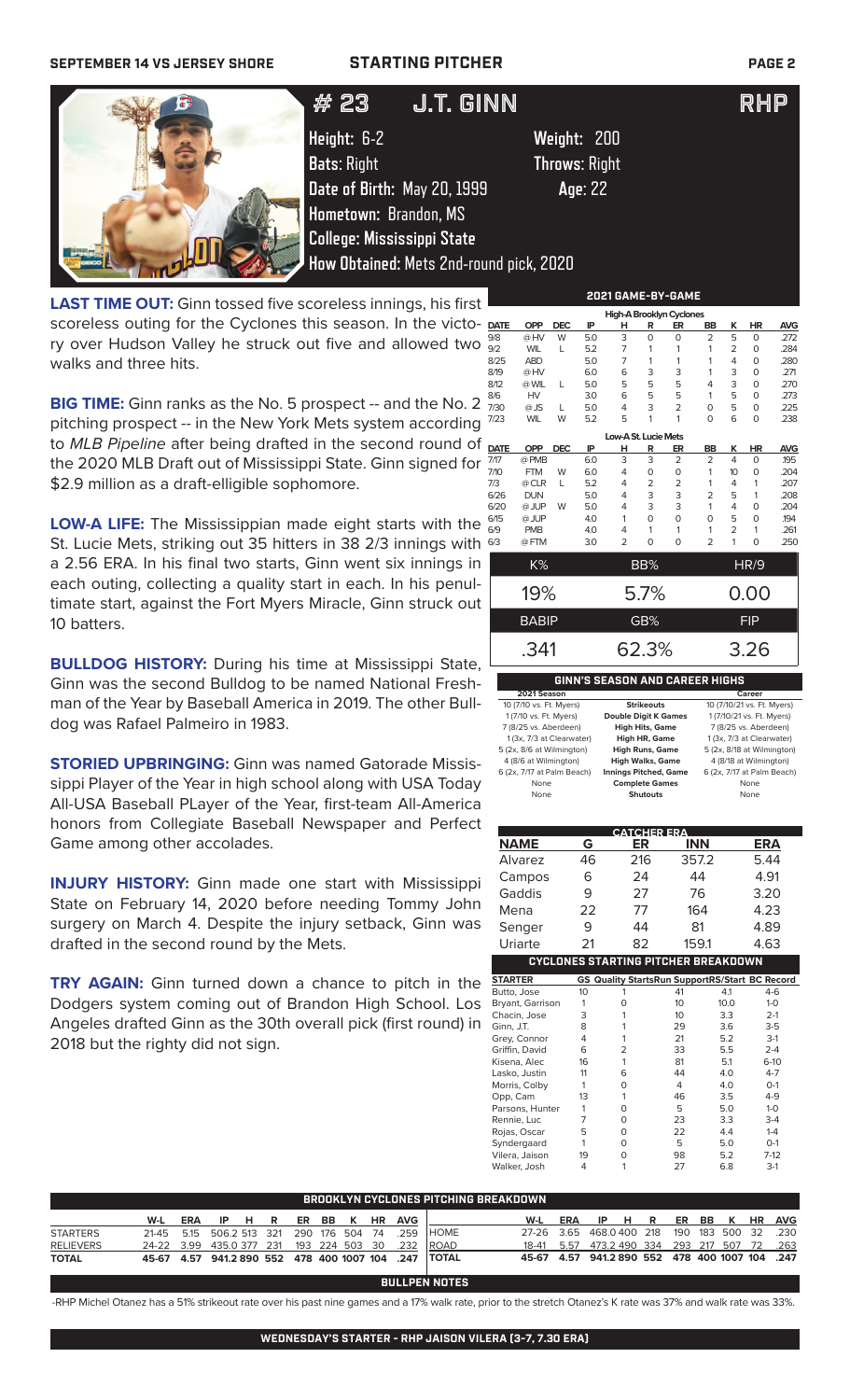# **SEPTEMBER 14 VS JERSEY SHORE BATTING PAGES PAGE 3**

**# 30 FRANCISCO ALVAREZ - C .252, 20 HR, 56 RBI, .407 wOBA, wRC+ 150**

| _________________________            |                             |                                                    | المافان للغالب فالمناسب المائد الاستحادات والمستحلمات المناسب والمافان المتحمل ومستحدثهم |
|--------------------------------------|-----------------------------|----------------------------------------------------|------------------------------------------------------------------------------------------|
| <b>Last Game: 1-3, 2 R, HR, 2 BB</b> | Home: 23-124 (.185)         | <b>Last HR:</b> 9/12 at Hudson Valley              | <b>Season High, Hits: 3 (3x, 8/10 at WIL)</b>                                            |
| <b>RISP:</b> 20-77 (.260)            | <b>Road:</b> 44-142 (.310)  | <b>Multi-Hit Games: 17 (9/10 at Hudson Valley)</b> | <b>Season High, Runs:</b> $3$ ( $3x$ , $7/6$ at $HV$ )                                   |
| <b>Streak:</b> 7 G (10-25)           | <b>vs. JS:</b> 18-68 (.265) | <b>Multi-RBI Games: 18 (9/12 at Hudson Valley)</b> | <b>Season High, RBI:</b> 4 (2x, 8/10 at WIL)                                             |
|                                      |                             |                                                    | <b>Season High, SB:</b> $1(6x, 9/7$ at $HV$ )                                            |

**Last Game: <b>Season High, Hits:** 3 (3x, 8/10 at WIL) **Season High, Runs:** 3 (3x, 7/6 at HV) **RISP:** 20-77 (.260) **Road:** 44-142 (.310) **Multi-Hit Games:** 17 (9/10 at Hudson Valley) **Season High, Runs:** 3 (3x, 7/6 at HV)

• Enters his fourth year in the Mets organization...Called up from Low-A St. Lucie on Monday, May 24...19 years old, turning 20 on November 19 • Ranks as the No. 1 prospect in the Mets system according to both *MLB Pipeline* and *Baseball America*...Ranked as the No. 10 prospect in Minor League Baseball.

• Hit .417 (20-48) with five doubles, two home runs, and 12 RBIs in 15 games with St. Lucie...Struck out seven times and walked 15...went 2-for-4 in stolen bases

• Non-roster invitee to Mets Spring Training...Signed with NYM as NDFA on July 2, 2018

|                                            | $\#$ 9 $\#$ ZACH ASHFORD - OF $\#$ |                              |                                                 | .230, 1 HR, 16 RBI, .315 wOBA, wRC+ 89                  |
|--------------------------------------------|------------------------------------|------------------------------|-------------------------------------------------|---------------------------------------------------------|
| <b>Last Game: <math>1-4</math>. RBI. R</b> |                                    | <b>Home:</b> $23-102$ (.225) | Last HR: 5/23 vs. Hudson Valley                 | <b>Season High, Hits:</b> $2$ ( $7x$ , $8/8$ vs. $HV$ ) |
| <b>RISP:</b> 18-58 (.310)                  |                                    | <b>Road: 24-101 (.238)</b>   | Multi-Hit Games: 8 (8/20 at Hudson Valley)      | <b>Season High, Runs: 2 (6/6 at JS)</b>                 |
| <b>Streak:</b> 2 G (2-7)                   |                                    | $vs.$ JS: 9-46 (.196)        | <b>Multi-RBI Games: 3 (7/24 vs. Wilmington)</b> | <b>Season High, RBI:</b> 2 (3x, 7/24 vs. WIL)           |
|                                            |                                    |                              |                                                 | <b>Season High, SB:</b> $1(3x, 7/7$ at $HV$ )           |

• Enters his third year in the Mets organization...Called up from Low-A St. Lucie on Saturday, May 22

• Hit .340 (17-50) in 14 games with the St. Lucie Mets in 2021, collecting three doubles and six walks with a stolen base

• Spent his first few games as a pro with Brooklyn in 2019, hitting .136 in 16 games before being sent to the GCL Mets (37 G, .295/2/23/.413)

| • Drafted by the Mets out of Fresno State in the 6th round of the 2019 MLB Draft |                            |                                                   |                                                 |
|----------------------------------------------------------------------------------|----------------------------|---------------------------------------------------|-------------------------------------------------|
| $# 11$ CODY BOHANEK - INF                                                        |                            |                                                   | .188. 7 HR. 20 RBI. .314 wOBA. wRC+ 91          |
| <b>Last Game: 0-4, R, BB, 3 K</b>                                                | Home: 17-90 (.189)         | <b>Last HR: 9/9 at Hudson Valley</b>              | <b>Season High, Hits:</b> $3$ (2x, $9/9$ at HV) |
| <b>RISP:</b> 5-48 $(.104)$                                                       | <b>Road: 18-101 (.178)</b> | <b>Multi-Hit Games:</b> 5 (9/9 at Hudson Valley)  | <b>Season High, Runs:</b> $2$ (4x, $9/9$ at HV) |
| Streak:                                                                          | $vs.$ JS: $9-39$ (.231)    | <b>Multi-RBI Games: 3 (7/15 vs. Jersey Shore)</b> | <b>Seaon High, RBI:</b> 2 (4x, 8/26 vs. ABD)    |
|                                                                                  |                            |                                                   | <b>Season High, SB:</b> $1(4x, 9/9$ at $HV$ )   |

• Enters his third year in the Mets organization and his fifth as a professional...Traded from Houston to the Mets in January of 2019 along with 3B J.D. Davis in exchange for OF Ross Adolph, INF Luis Santana, and C Scott Manea

• Returns from Triple-A Syracuse 5/12-6/8, 6/24, 8/6-8/25: 34 G, .191/.351/.292/.643 with four doubles, one triple, one home run, and six RBIs with 17 walks • Broke camp with Brooklyn: 5 G, .313/.500/.500 with a home run a two RBIs before the call up

• Originally drafted by Houston in the 30th round of the 2017 MLB Draft from the University of Illinois-Chicago

| # 48 OSCAR CAMPOS - C |                   | .167, 0 HR, 0 RBI, .169 w0BA, wRC+ 0 |                                                      |
|-----------------------|-------------------|--------------------------------------|------------------------------------------------------|
| <b>Last Game:</b> 0-4 | <b>Home: 3-10</b> | Last HR:                             | <b>Season High, Hits: 1 (3x, 9/5 vs. Wilmington)</b> |
| $RISP: 0-3$           | Road: $0-8$       | <b>Multi-Hit Games:</b>              | <b>Season High, Runs:</b>                            |
| Streak:               | $vs.$ JS: $HNP$   | <b>Multi-RBI Games:</b>              | Season High, RBI:<br>Season High, SB:                |

• Signed by the Mets on August 20 from the Tri-City ValleyCats of the Frontier League, hitting .305/.322/.405 in 63 games with 17 doubles, three triples, three HR • Came up through the Houston Astros system since 2014, spending six games in 2019 with Triple-A Round Rock. Spent the majority of the season with Low-A Quad Cities in the Midwest League...elected free agency following the 2020 year.

• Played for Tri-City in the Houston system in 2018, facing the Brooklyn Cyclones in the NY-Penn League going 4-11...Faced current Mets big leaguer RHP Tylor Megill.

| $#7$ NIC GADDIS - C/3B       |                          |                                                                                                    | , .184, 4 HR, 13 RBI, .362 wOBA, wRC+ 122 '            |
|------------------------------|--------------------------|----------------------------------------------------------------------------------------------------|--------------------------------------------------------|
| Last Game: DNP               | Home: 2-26 (.077)        | <b>Last HR:</b> $2(9/8$ at Hudson Valley G2)                                                       | <b>Season High, Hits:</b> $2$ ( $2x$ , $9/8$ at HV G2) |
| <b>RISP:</b> $6-16$ $(.375)$ | <b>Road:</b> 6-22 (.273) | <b>Multi-Hit Games:</b> 2 (9/8 at Hudson Valley G2) <b>Season High, Runs:</b> 2 (2x, 9/8 at HV G2) |                                                        |
| Streak:                      | $vs.$ JS: 1-5            | <b>Multi-RBI Games:</b> 4 (9/8 at Hudson Valley G2) <b>Season High, RBI:</b> 5 (9/8 at HV G2)      |                                                        |
|                              |                          |                                                                                                    | <b>Season High, SB:</b> $1(9/8$ at HV G2)              |

• Enters his third year in the Mets organization...Received from Low-A St. Lucie on Saturday, July 17 when C Juan Uriarte was placed on the temp. inactive list

- Hit .250 (20-80) with a .421 OBP in 25 games with St. Lucie, hitting three home runs (a career-high) from his two in 2019. Returns to Coney Island where he was a member of the 2019 Cyclones for 15 games before being transferred to the GCL Mets.
- Hit a combined .192 across 40 games in 2019 with Brooklyn and the GCL Mets
- Drafted by the Mets in the 16th round of the 2019 MLB Draft out of Jacksonville State...Hails from Trenton, GA.

| $# 10$ LUIS GONZALEZ - INF  |                            |                                                                                                                | .269, 6 HR, 26 RBI, .313 WOBA, WRC+ 90         |
|-----------------------------|----------------------------|----------------------------------------------------------------------------------------------------------------|------------------------------------------------|
| Last Game: 1-4, R           | Home: 25-88 (.286)         | <b>Last HR: 9/7 at Hudson Valley</b>                                                                           | <b>Season High, Hits: 4 (3x, 8/28 vs. ABD)</b> |
| <b>RISP:</b> $16-55$ (.291) | <b>Road: 29-113 (.160)</b> | <b>Multi-Hit Games:</b> 12 (9/8 at Hudson Valley G2) <b>Season High, Runs:</b> 3 (3x 8/10 at WIL)              |                                                |
| <b>Streak:</b> 3 G (3-11)   | vs. JS: 10-35 (.286)       | <b>Multi-RBI Games:</b> 6 (9/7 at Hudson Valley)                                                               | <b>Season High, RBI: 4 (9/7 at HV)</b>         |
|                             |                            |                                                                                                                | <b>Season High, SB:</b> 1(2x, 9/8 at HV G2)    |
|                             |                            | • Enters his first season in the Mets organization, signing a minor league deal with New York on May 30, 2021. |                                                |

• Played three games with Low-A St. Lucie, going 3-12 with a double.

• Spent seven seasons in the Cincinnati farm system, reaching as high as Triple-A Louisville in 2019. • Career .253 hitter in 587 games and 2,151 at-bats with Cincinnati and New York farm systems.

• Signed with the Reds in September of 2012.

| #14 TANNER MURPHY - OF       |                          |                                                | .135, 0 HR, 3 RBI, .205 w0BA, wRC+ 22      |
|------------------------------|--------------------------|------------------------------------------------|--------------------------------------------|
| Last Game: 0-3               | <b>Home: 1-18 (.055)</b> | Last HR:                                       | Season High, Hits: 2 (8/10 at WIL)         |
| <b>RISP:</b> $4-18$ $(.222)$ | <b>Road:</b> 6-30 (.200) | <b>Multi-Hit Games: 1 (8/10 at Wilmington)</b> | <b>Season High, Runs: 2 (9/8 at HV G2)</b> |
| Streak:                      | $vs.$ JS: $HNP$          | <b>Multi-RBI Games: 1(8/10 at Wilmington)</b>  | <b>Season High, RBI:</b> 2 (8/10 at WIL)   |
|                              |                          |                                                | <b>Season High, SB:</b> 1(2x, 9/10 at HV)  |

• Enters his third year in the Mets organization...promoted from Low-A St. Lucie on Friday, August 6

• Played 25 games (four with FCL Mets) and 21 with Low-A St. Lucie, hitting a combined .195 with a .316 OBP, hitting three home runs and driving in 14 runs

• Spent his first professional season with the Rookie-level Kingsport Mets in the Appalachian League, hitting. 201 in 40 games

• Drafted by the Mets in the 18th round of the 2019 MLB Draft out of the University of North Florida...Born and raised in Memphis, TN.

| # 22 JAYLEN PALMER - INF/OF  |                           |                                                | .180. 3 HR. 13 RBI. .339 WOBA. WRC+ 100             |
|------------------------------|---------------------------|------------------------------------------------|-----------------------------------------------------|
| <b>Last Game: 0-3, R, BB</b> | <b>Home: 11-48 (.229)</b> | <b>Last HR:</b> 8/31 vs. Wilmington            | <b>Season High, Hits: 3 (8/13 at WIL)</b>           |
| <b>RISP:</b> $6-31$ (.194)   | <b>Road:</b> 11-70 (.157) | <b>Multi-Hit Games:</b> 4 (9/3 vs. Wilmington) | <b>Season High, Runs: 2 (5x, 9/5 vs. WIL)</b>       |
| Streak:                      | $vs.$ JS: $HNP$           | <b>Multi-RBI Games:</b> 5 (9/3 vs. Wilmington) | <b>Season High, RBI:</b> $3$ ( $2x$ $8/31$ vs. WIL) |
|                              |                           |                                                | <b>Season High, SB: 1 (4x, 8/18 at HV)</b>          |

• Enters his fourth year in the Mets organization...No. 15 prospect in the Mets system, according to *MLB Pipeline*...Promoted to High-A Brooklyn on 8/3.

• Stole 23 bases for Low-A St. Lucie (departs the league as the third-highest total in Low-A Southeast). • Hit .276/.378/.386 across 66 games with St. Lucie in 2021, collecting 13 doubles, four triples, and two home runs with 24 RBIs.

Lowered his strikeout rate from 40% in 2019 with Kingsport to 28% with St. Lucie.

• Drafted in the 22nd round of the 2018 MLB Draft out of Holy Cross (NY) High School in Flushing...\$200K signing bonus

# **# 4 JOSE PEROZA - INF**<br> **Last HR:** 9/8 at Hudson Valley G2 **.231, 3 HR, 11 RBI, .376 wOBA, wRC+ 122**<br> **RISP:** 6-26 (.231) **RISP: 6-26** (.231) **RISP: 6-26** (.231) **RISP: 6-26** (.231) **RISP: 6-26** (.231) **Last Game:** 0-5, 2 K **Home:** 11-35 (.314) **Last HR:** 9/8 at Hudson Valley G2 **Season High, Hits:** 2 (6x, 8/27 vs. ABD)

**RISP:** 6-26 (.231) **Road:** 14-67 (.209) **Multi-Hit Games:** 6 (9/3 vs. Wilmington) **Season High, Runs:** 3 (9/8 at HV G2) **Streak:** vs. JS: HNP **vs. JS: ANP Multi-RBI Games: 4 (9/8 at Hudson Valley G2) <b>Season High, RBI:** 3 (3x, 9/8 at HV G2)

**Season High, SB:** 1 (9/7 at HV)

Enters his sixth year in the Mets organization...promoted to Brooklyn on 8/3 from Low-A St. Lucie.

• Hit .274 with seven home runs and 47 RBIs across 64 games with Low-A St. Lucie this season.

• Part of Brooklyn's 2019 New York-Penn League Championship Team.

• 2021 marks his first full-season assignment after short season assignments with GCL Mets and the NYPL.

• Signed as non-drafted international free agent signing on July 2, 2016 from Venezuela.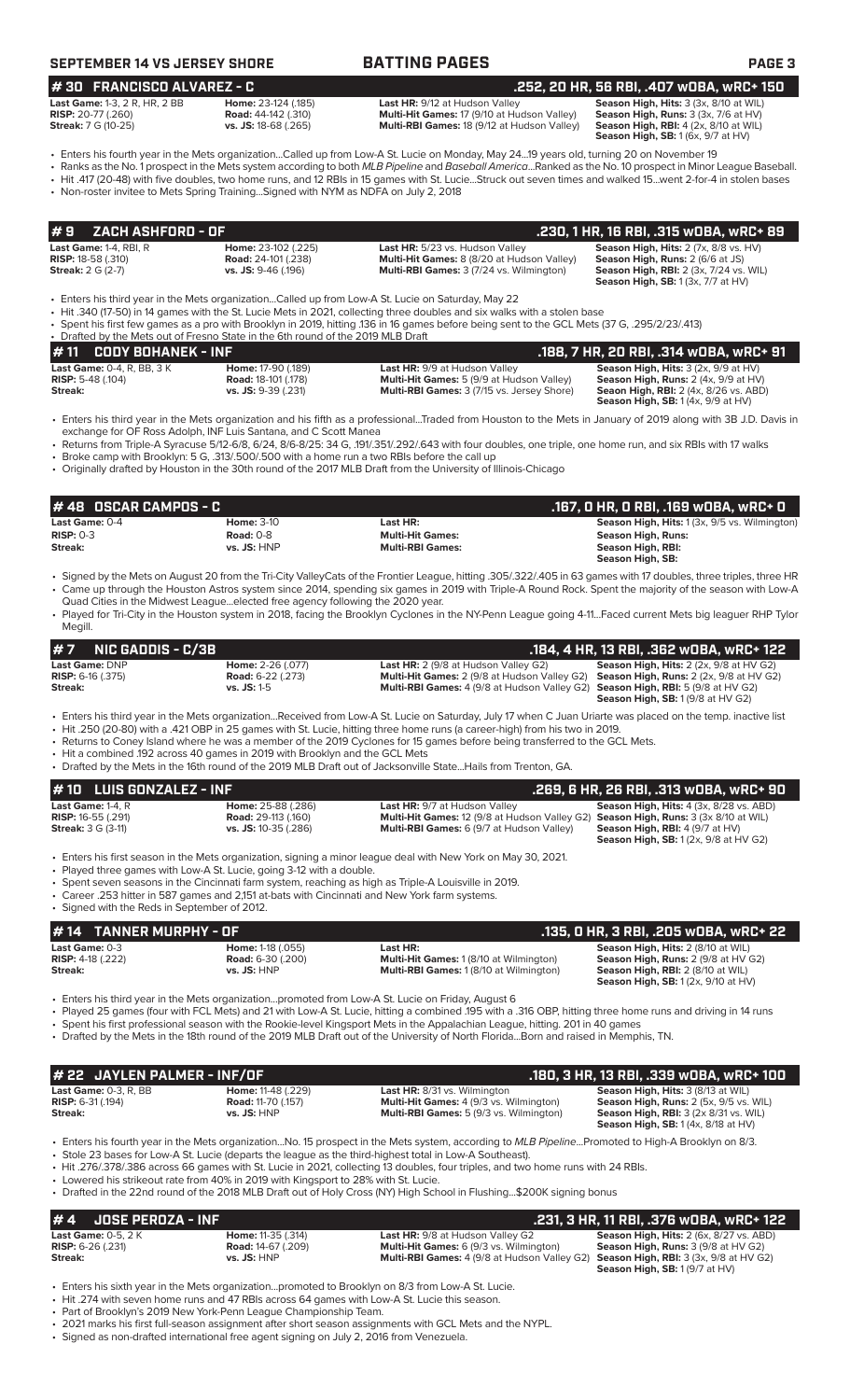# **SEPTEMBER 14 VS JERSEY SHORE BATTING PAGES PAGE 4**

# **# 2 WILMER REYES - UTL .500, 1 HR, 5 RBI, .579 wOBA, wRC+ 259 Last Game:** 3-5, 3 RBI, 2 R, HR **Home: Last HR:** 9/12 at Hudson Valley) **Season High, Hits:** 3 (9/12 at HV)

**Streak:**  $3 G (6-12)$  **Conditionally Streak:**  $3 G (6-12)$  **vs. JS:** HNP **Multi-RBI Games:**  $2 (9/12$  at Hudson Valley) **Streak:**  $3 G (6-12)$  **vs. JS:** HNP

**RISP:** 2-3 **Road:** 6-12 **Multi-Hit Games:** 2 (9/12 at Hudson Valley) **Season High, Runs:** 2 (9/12 at HV)

Season High, RBI: 3 (9/12 at HV)<br>Season High, SB:

• Enters his sixth year in the Mets organization...Won a New York-Penn League title with Brooklyn in 2019 • Reinstated from rehab assignment with FCL Mets on September 9 when SS Ronny Mauricio and OF Antoine Duplantis were promoted to Double-A Binghamton. • Hit .323 with a .350 on-base percentage in 2019 as the top hitter on the 2019 NYPL Champion Brooklyn Cyclones

- Enters 2021 as a .275 lifetime hitter with a .327 on-base percentage
- 22 year old hails from Mao, Dominican Republic

| # 19 LUKE RITTER - INF           |                            |                                                    | .231, 13 HR, 41 RBI, .322 wOBA, wRC+ 96                |
|----------------------------------|----------------------------|----------------------------------------------------|--------------------------------------------------------|
| <b>Last Game: 1-4, 3 RBI, HR</b> | <b>Home: 18-94 (.191)</b>  | <b>Last HR: 9/12 at Hudson Valley</b>              | <b>Season High, Hits:</b> 3 (2x, 9/5 at Wil)           |
| <b>RISP:</b> 14-68 (.206)        | <b>Road:</b> 37-140 (.264) | <b>Multi-Hit Games: 13 (8/27 vs. Aberdeen)</b>     | <b>Season High, Runs:</b> $2$ ( $3x$ , $7/6$ at $HV$ ) |
| <b>Streak:</b> 1 G (1-4)         | $vs.$ JS: 5-34 (.147)      | <b>Multi-RBI Games: 10 (9/12 at Hudson Valley)</b> | <b>Season High, RBI:</b> 6 (6/20 at Wilmington)        |
|                                  |                            |                                                    | <b>Season High, SB: 1(5/12 at Greenville)</b>          |

• Enters his third year in the Mets organization...Won a New York-Penn League title with Brooklyn in 2019<br>• Missed 32 games with a broken bone in his left hand...Went on the IL after July 7 when he suffered the

• Missed 32 games with a broken bone in his left hand...Went on the IL after July 7 when he suffered the injury mid-game at Hudson Valley

• Led Brooklyn in 2019 in games played (68), runs (39), doubles (15), and walks (33)

• Mets 7th-round pick in 2019 from Wichita State...Also drafted by the Minnesota Twins in the 37th round of the 2018 MLB Draft • Played linebacker at Rockhurst High School and set the school record with 184 tackles.

| # 45 JOE SUOZZI - OF       |                     |                                                  | .173, 1 HR, 6 RBI, .266 wOBA, wRC+ 62       |
|----------------------------|---------------------|--------------------------------------------------|---------------------------------------------|
| Last Game: DNP             | <b>Home: 5-32</b>   | <b>Last HR: 7/16 vs. Jersey Shore</b>            | <b>Season High, Hits: 2 (7/28 at JS)</b>    |
| <b>RISP:</b> $4-21$ (.190) | <b>Road: 4-20</b>   | <b>Multi-Hit Games: 1(7/28 at Jersey Shore)</b>  | <b>Season High, Runs: 2 (7/27 at JS)</b>    |
| Streak:                    | vs. JS: 5-23 (.217) | <b>Multi-RBI Games: 2 (8/5 vs. Jersey Shore)</b> | <b>Season High, RBI:</b> 2 (2x, 8/5 vs. HV) |
|                            |                     |                                                  | Season High, SB:                            |

• Enters his third year in the Mets organization...received from Low-A St. Lucie on July 13

• Hit .292 with a .372 on-base percentage in 30 games with the Mets...posted a wRC+112, hitting four doubles and two home runs

• Signed by the Mets on June 15, 2020 out of Boston College

• Attended Chaminade High School in Mineola, NY

• His father, Tom Suozzi, is the former Nassau County Executive and current U.S. House of Representatives member of NY's 3rd district (Nassau, Suffolk, Queens)

|      |                   |                         |                  |                 |      | Hardest Hit Balls - 2021 (not all games listed- from available Trackman data) |                         |           |                        |
|------|-------------------|-------------------------|------------------|-----------------|------|-------------------------------------------------------------------------------|-------------------------|-----------|------------------------|
| Date | Player            | <b>Opponent</b>         | <b>Exit Velo</b> | Result          | Date | Player                                                                        | <b>Opponent</b>         | Exit Velo | Result                 |
| 8/12 | Francisco Alvarez | at Wilmington           | 112.8            | Home Run        | 8/28 | Ronny Mauricio                                                                | vs. Aberdeen            | 109.6     | Line Out               |
| 6/12 | Francisco Alvarez | vs. Hudson Vallev 112.5 |                  | Double          | 6/1  | Ronny Mauricio                                                                | at Jersey Shore         | 109.6     | Triple                 |
| 19/5 | Ronny Mauricio    | vs. Wilminaton          | 112.2            | Single          | 6/22 | Brett Baty                                                                    | vs. Jersev Shore        | 109.2     | Double                 |
| 6/11 | Brett Baty        | vs. Hudson Valley 111.2 |                  | Ground Out      | 6/15 | <b>Francisco Alvarez</b>                                                      | at Wilmington           | 109.2     | Single                 |
| 6/29 | Ronny Mauricio    | at Aberdeen             | 110.4            | Single          | 6/1  | Francisco Alvarez at Jersey Shore                                             |                         | 109.0     | Home Run               |
| 8/21 | Francisco Alvarez | at Hudson Vallev        | 110.3            | Ground Out      | 8/29 | Ronny Mauricio                                                                | vs. Aberdeen            | 109.0     | Ground Ball Out        |
| 9/8  | Ronny Mauricio    | at Hudson Valley        | 110.0            | <b>Home Run</b> | 5/25 | Francisco Alvarez                                                             | vs. Aberdeen            | 109       | Single                 |
| 8/12 | Ronny Mauricio    | at Wilmington           | 109.9            | Line Out        | 8/6  | Ronny Mauricio                                                                | vs. Hudson Valley 108.7 |           | <b>Home Rune</b>       |
| 7/3  | Luis Gonzalez     | at Aberdeen             | 109.9            | Ground Out      | 6/5  | <b>Francisco Alvarez</b>                                                      | at Jersev Shore         | 108.7     | <b>Ground Ball Out</b> |
| 6/1  | Adrian Hernandez  | at Jersey Shore         | 109.8            | <b>Home Run</b> | 6/2  | <b>Francisco Alvarez</b>                                                      | at Jersev Shore         | 108.7     | Single                 |
| 6/6  | Francisco Alvarez | at Jersev Shore         | 109.7            | Single          | 7/13 | Brett Baty                                                                    | at Hudson Valley        | 108.7     | Single                 |

# **Recent Home Run Chart**

| Date | Player                   | <b>Opponent</b>           | Exit Velo | Launch Angle | Distance |          | Jose Peroza              | vs. Aberdeen             | $104.1$ mph | 45.8 | 344 ft. |
|------|--------------------------|---------------------------|-----------|--------------|----------|----------|--------------------------|--------------------------|-------------|------|---------|
| 8/10 | Francisco Alvarez        | at Wilmington 112.8 mph   |           | 27.2         | 416 ft.  | 8/25     | Jaylen Palmer            | vs. Aberdeen             |             |      |         |
|      | Nic Gaddis               | at Wilmington             | 97.5 mph  | 27.8         | 388 ft.  | 8/26     | Cody Bohanek             | vs. Aberdeen             | $101$ mph   | 27   | 335 ft. |
|      | Luis Gonzalez            | at Wilmington 102.6 mph   |           | 31.1         | 442 ft.  | 8/28     | Luis Gonzalez            | vs. Aberdeen             | 95 mph      | 35   | 349 ft. |
| 8/12 | <b>Francisco Alvarez</b> | at Wilmington 101.5 mph   |           | 26.9         | 398 ft.  | 8/29     | Cody Bohanek             | vs. Aberdeen             | $101$ mph   | 32   | 396 ft. |
| 8/18 | <b>Francisco Alvarez</b> | at Hudson Valley          |           |              |          | 9/3      | <b>Francisco Alvarez</b> | vs. Wilminaton 105 mph   |             | 32   | 428 ft. |
|      | Jose Peroza              | at Hudson Valley          |           |              |          | 9/5      | <b>Francisco Alvarez</b> | vs. Wilmington 101.3 mph |             | 33   | 414 ft. |
|      | Jeremy Vasquez           | at Hudson Vallev          |           |              |          |          | <b>Ronny Mauricio</b>    | vs. Wilminaton 101.3 mph |             | 28   | 404 ft. |
| 8/19 | Jose Peroza              | at Hudson Valley          |           |              |          | 9/7      | Luis Gonzalez            | at Hudson Valley 104 mph |             | 22   | 397 ft. |
|      | Ronny Mauricio           | at Hudson Valley          |           |              |          | $9/8$ G1 | <b>Francisco Alvarez</b> | at Hudson Valley 97 mph  |             | 37   | 370 ft. |
| 8/21 | Jose Peroza              | at Hudson Valley102.7 mph |           | 29.9         | 394 ft.  | 9/8G2    | Ronny Mauricio           | at Hudson Valley 110 mph |             | 23   | 403 ft. |
| B/24 | Ronny Mauricio           | vs. Aberdeen              | 93.8 mph  | 35.9         | 343 ft.  | 9/9      | Cody Bohanek             | at Hudson Valley 102 mph |             | 39   | 365 ft. |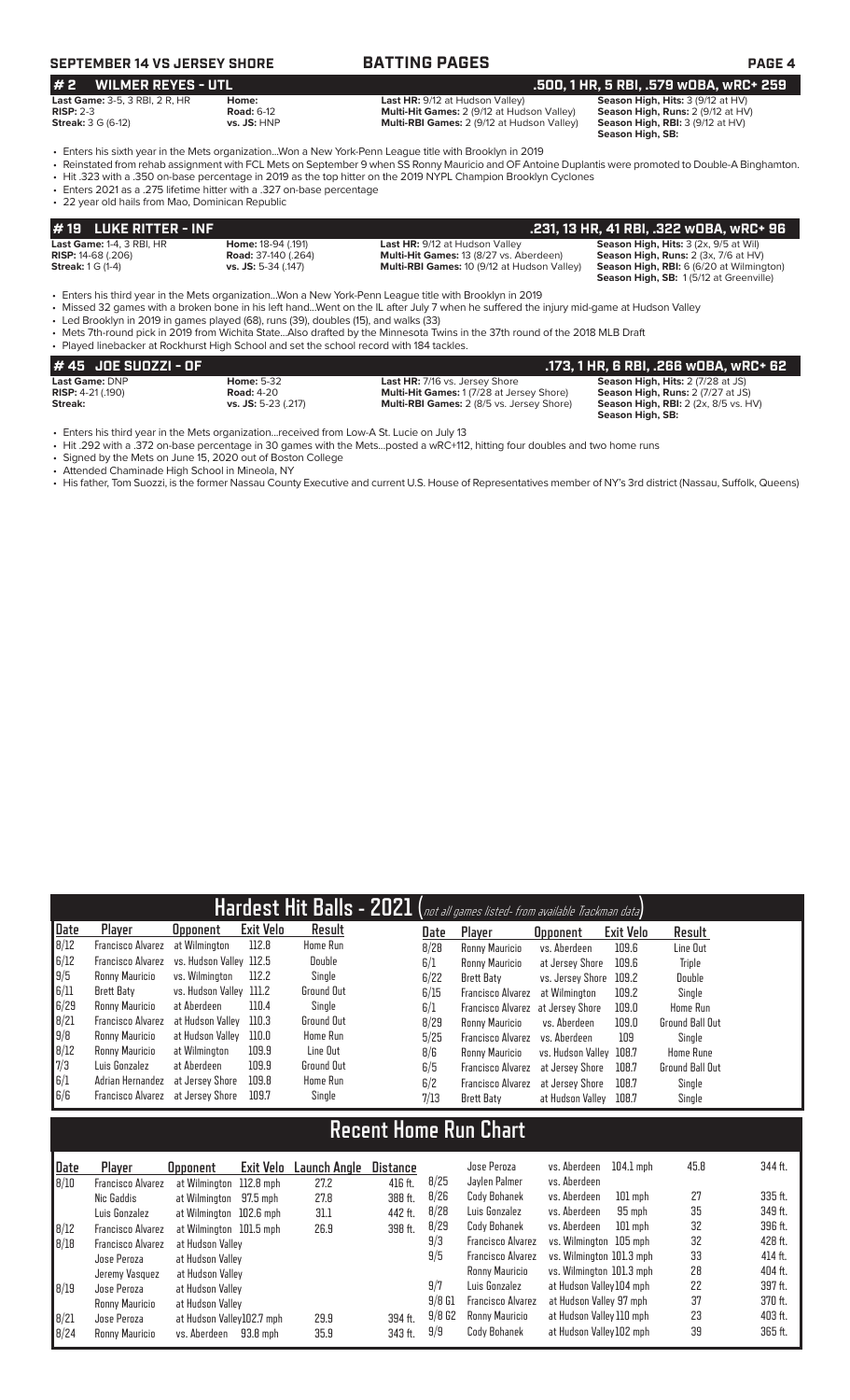# **SEPTEMBER 14 VS JERSEY SHORE BULLPEN PAGE PAGE 5**

| #18                  | <b>NOLAN CLENNEY - RHP</b>                                              |                                                                                                 | 37.5 K%, O BB%, O.OO ERA, 1 G    |              |                          | <b>LAST FIVE APPEARANCES</b> |                             |                     |                  |                |                |                     |               |
|----------------------|-------------------------------------------------------------------------|-------------------------------------------------------------------------------------------------|----------------------------------|--------------|--------------------------|------------------------------|-----------------------------|---------------------|------------------|----------------|----------------|---------------------|---------------|
| Last App: 9/10 at HV | Last Loss:                                                              | SV/OP (Last):                                                                                   | Holds:                           |              |                          |                              | <b>NOLAN CLENNEY</b>        |                     |                  |                |                |                     |               |
| Leadoff: 0-4         | <b>Inherited Runners/Stranded:</b>                                      |                                                                                                 |                                  | DATE         | OPP                      | <b>DEC</b>                   | IP                          | H                   | R                | ER             | BB             | Κ                   | HI            |
|                      |                                                                         | • Enters his first year in the Mets organizationReceived from Low-A St. Lucie on September 7    |                                  | 9/10         | @ HV                     |                              | 2.1                         | 2                   | $\circ$          | 0              | $\circ$        | 3                   | 0             |
|                      |                                                                         | • Signed to a minor league deal on June 28, 2021Made 13 relief apps for Low-A St. Lucie         |                                  | 9/7          | @ HV                     |                              | 2.0                         | $\mathbf{1}$        | $\circ$          | $\circ$        | $\circ$        | 3                   | $\circ$       |
|                      |                                                                         | • Pitched with Gary in 2021 and with Utica in 2019 and 2020 in independent baseball             |                                  | 9/1          | @ JUP*                   |                              | 1.2                         | $\overline{2}$      | 0                | $\circ$        | $\circ$        | $\overline{2}$      | $\Omega$      |
|                      | • 25 year old hails from Northville, MichiganAttended NC State          |                                                                                                 |                                  | 8/28         | $DBT^*$                  |                              | 2.0                         | $\mathbf{1}$        | $\mathbf{1}$     | $\mathbf{1}$   | $\mathbf{1}$   | 3                   | $\Omega$      |
|                      |                                                                         |                                                                                                 |                                  | 8/25         | DBT*                     |                              | 1.0                         | $\overline{2}$      | $\mathbf 0$      | $\circ$        | $\circ$        | $\overline{2}$      | 0             |
| #13                  | <b>DYLAN HALL - RHP</b>                                                 |                                                                                                 | 23.8 K%, 11.9 BB%, 2.89 ERA, 2 G |              |                          |                              | <b>DYLAN HALL</b>           |                     |                  |                |                |                     |               |
| Last App: 9/12 at HV | Last Loss:                                                              | SV/OP (Last):                                                                                   | Holds: 1                         | DATE         | <b>OPP</b>               | <b>DEC</b>                   | IP                          | Н                   | R                | ER             | BB             | Κ                   | HI            |
| Leadoff: 0-2, K      | <b>Inherited Runners/Stranded:</b>                                      |                                                                                                 |                                  | 9/4          | @ JUP*                   |                              | 2.0                         | $\mathbf{1}$        | $\circ$          | $\circ$        | $\mathbf{1}$   | $\overline{2}$      | $\circ$       |
|                      |                                                                         | • Enters his first year in the Mets organizationreceived from Low-A St. Lucie on September 7    |                                  |              | 8/31@ FCL AST**          |                              | 2.0                         | $\overline{2}$      | $\circ$          | 0              | $\overline{2}$ | 3                   | $\circ$       |
|                      |                                                                         | • Has pitched with Double-A Binghamton, Low-A St. Lucie, and FCL Mets(16IP, 19 K, 12 BB, 11 ER) |                                  |              | 8/24@ FCL NATS**         |                              | 0.2                         | $\circ$             | $\circ$          | $\mathsf O$    | 2              | $\mathbf{1}$        | 0             |
|                      |                                                                         | . Pitched for Virginia Tech and Central OklahomaSigned MiLB FA deal with Mets June 15, 2020.    |                                  |              | 5/20 @ ERI***            | L                            | 3.1                         | $\overline{7}$      | 5                | 5              | $\overline{2}$ | $\overline{2}$      | 1             |
|                      |                                                                         | • From Stafford, Virginiathrew a perfect game for Mountain View High School                     |                                  | 9/12         | @ Hv                     |                              | 2.0                         | $\overline{2}$      | $\Omega$         | $\Omega$       | $\Omega$       | $\overline{2}$      | $\circ$       |
|                      |                                                                         |                                                                                                 |                                  |              |                          |                              | <b>LUIS MONTAS</b>          |                     |                  |                |                |                     |               |
| #28                  | <b>LUIS MONTAS - RHP</b>                                                |                                                                                                 | 14.3 K%, 4.8 BB%, 15.75 ERA, 3 G | DATE         | OPP                      | <b>DEC</b>                   | IP                          | н                   | R                | ER             | BB             | K                   | HI            |
| Last App: 9/11 at HV | Last Loss: 9/7 at HV                                                    | <b>SV/OP (Last): 0/1 (9/7 at HV)</b>                                                            | Holds:                           | 8/8          | PMB <sup>*</sup>         | <b>SV</b>                    | 1.0                         | 1                   | $\mathbf 0$      | $\circ$        | $\circ$        | $\mathbf{1}$        | $\mathbf 0$   |
| Leadoff: $0-4$       | <b>Inherited Runners/Stranded:</b>                                      |                                                                                                 |                                  | 7/31         | @ DBT*                   |                              | 1.0                         | $\circ$             | $\circ$          | $\circ$        | $\Omega$       | 3                   | $\Omega$      |
|                      |                                                                         |                                                                                                 |                                  | 9/2          | WIL                      |                              | 1.0                         | 3                   | $\overline{2}$   | $\overline{2}$ | $\circ$        | $\mathbf{1}$        | $\Omega$      |
|                      |                                                                         | • Enters his third year in the Mets organizationpromoted from Low-A St. Lucie on 8/31           |                                  | 9/7          | @ HV                     | BS. L                        | 1.0                         | 5                   | $\overline{4}$   | $\overline{4}$ | $\circ$        | $\mathbf{1}$        | $\circ$       |
|                      |                                                                         | • Had a 24% K rate, 5.9% walk rate, .282 BABIP, and 3.73 FIP in 19 games with Low-A St. Lucie   |                                  | 9/11         | @ HV                     |                              | 2.0                         | 2                   | $\mathbf{1}$     | $\mathbf{1}$   | $\mathbf{1}$   | $\mathbf{1}$        | $\circ$       |
|                      | • Went 7/9 in save opportunities this season with Mets                  |                                                                                                 |                                  |              |                          |                              | <b>COLBY MORRIS</b>         |                     |                  |                |                |                     |               |
|                      | • 20 years old out of San Cristobal, Dominican Republic on July 2, 2019 |                                                                                                 |                                  | DATE         | OPP                      | <b>DEC</b>                   | IP                          | н                   | R                | ER             | BB             | Κ                   | HI            |
|                      |                                                                         |                                                                                                 |                                  |              | 8/25 vs. ABD             |                              | 2.0                         | $\circ$             | 0                | $\circ$        | $\circ$        | $\overline{4}$      | $\circ$       |
| #38                  | <b>COLBY MORRIS - RHP</b>                                               |                                                                                                 | 27.5 K%, 9.0 BB%, 3.74 ERA, 25 G |              | 8/29 vs. ABD             |                              | 1.2                         | 3                   | $\mathbf{1}$     | $\mathbf{1}$   | $\mathbf{1}$   | $\mathbf{1}$        | $\Omega$      |
| Last App: 9/12 at HV |                                                                         | Last Loss: 8/17 at Hudson Valley SV/OP (Last): 1/1 (9/8 at HV G1) Holds:                        |                                  | 9/3          | vs. WIL                  |                              | 2.0                         | $\circ$             | $\mathsf O$      | $\mathsf O$    | $\circ$        | $\mathbf{1}$        | $\circ$       |
|                      | Leadoff: 10-33, 3B, 2B, 3 BB, 4 HBP Inherited Runners/Stranded: 11/6    |                                                                                                 |                                  | 9/8          | @ HV G1 SV               |                              | 2.0                         | $\overline{4}$      | $\circ$          | $\circ$        | $\mathbf 0$    | 4                   | $\circ$       |
|                      |                                                                         | • Enters his first season in the Mets organizationcalled up from Low-A St. Lucie on May 20      |                                  | 9/12         | @ HV                     |                              | 2.1                         | $\overline{4}$      | 3                | 3              | $\mathbf{1}$   | 5                   | $\mathbf{1}$  |
|                      |                                                                         | • Made four scoreless appearances in relief for the St. Lucie Mets to being 2021                |                                  |              |                          |                              | <b>MICHEL OTANEZ</b>        |                     |                  |                |                |                     |               |
|                      | • Minor League free agent signing pitched at Middlebury in Vermont      |                                                                                                 |                                  |              | DATE OPP<br>8/26 vs. ABD | <b>DEC</b>                   | IP<br>1.0                   | H<br>$\mathbf{1}$   | R<br>$\mathbf 0$ | ER<br>0        | BB<br>$\circ$  | Κ<br>$\overline{4}$ | HI<br>$\circ$ |
| #26                  | <b>MICHEL OTANEZ - RHP</b>                                              | 31.1 K%, 22.2 BB%, 4.42 ERA, 33 G                                                               |                                  |              | 8/29 vs. ABD             |                              | 1.0                         | $\mathbf{1}$        | 1                | $\mathbf{1}$   | $\overline{2}$ | $\overline{2}$      | 0             |
| Last App: 9/12 at HV | <b>Last Loss:</b>                                                       | <b>SV/OP (Last):</b> 0/2 (BS vs. JS)                                                            | Holds: 3                         | 9/4          | vs. WIL                  |                              | 2.0                         | $\circ$             | $\circ$          | $\circ$        | $\Omega$       | $\overline{2}$      | $\Omega$      |
| Leadoff: 6-29        | <b>Inherited Runners/Stranded: 15/5</b>                                 |                                                                                                 |                                  | 9/8          | @ HV G2 SV               |                              | 2.0                         | 2                   | $\mathbf{1}$     | $\mathbf{1}$   | 1              | 3                   | $\circ$       |
|                      |                                                                         |                                                                                                 |                                  | 9/12         | @ HV                     |                              | 1.0                         | $\circ$             | $\Omega$         | $\Omega$       | 1              | $\mathbf{1}$        | 0             |
|                      |                                                                         | · Enters his sixth year in the Mets org No. 26 prospect in the system according to MLB Pipeline |                                  |              |                          |                              |                             |                     |                  |                |                |                     |               |
|                      | • Returns to Brooklyn for the second assignment in a row                |                                                                                                 |                                  |              | OPP                      | <b>DEC</b>                   | <b>HUNTER PARSONS</b><br>IP |                     | R                |                | BB             | К                   | HI            |
|                      |                                                                         | • Pitched with the Cyclones and won an NYPL title in 2019 and also spent time with Kingsport    |                                  | DATE<br>8/21 | @ HV                     |                              | 2.0                         | н<br>$\circ$        | $\circ$          | ER<br>$\circ$  | 1              | $\overline{2}$      | $\mathbf 0$   |
|                      |                                                                         | • Missed 2017 due to injuryStruck out 21 batters in 21.1 innings with the DSL Mets1 in 2016.    |                                  |              | 8/26 vs. ABD             |                              | 1.0                         | 3                   | 3                | $\circ$        | $\mathbf{1}$   | $\circ$             | $\mathbf 0$   |
| #44                  | <b>HUNTER PARSONS - RHP</b>                                             | 25.9 K%, 14.5 BB%, 4.82 ERA, 22 G                                                               |                                  |              | 8/29 vs. ABD             |                              | 2.0                         | $\mathbf{1}$        | $\circ$          | $\circ$        | $\overline{2}$ | $\overline{4}$      | 0             |
| Last App: 9/9 at HV  | <b>Last Loss:</b>                                                       | SV/OP (Last):                                                                                   | Holds: 1                         | 9/4          | vs. WIL                  |                              | 2.2                         | $\circ$             | $\circ$          | $\circ$        | $\circ$        | $\overline{4}$      | $\mathbf 0$   |
| Leadoff: 7-30, 3 BB  | Inherited Runners/Stranded: 13/9                                        |                                                                                                 |                                  | 9/9          | @ HV                     |                              | 2.1                         | $\mathbf{1}$        | $\mathbf{1}$     | $\mathbf{1}$   | 1              | 5                   | $\mathbf{1}$  |
|                      |                                                                         |                                                                                                 |                                  |              |                          |                              | <b>REYSON SANTOS</b>        |                     |                  |                |                |                     |               |
|                      |                                                                         | • Enters his third year in the Mets orgCalled up from Low-A St. Lucie on May 20                 |                                  | <b>DATE</b>  | OPP                      | <b>DEC</b>                   | IP                          | Н                   | R                | ER             | <b>BB</b>      | K                   | HI            |
|                      |                                                                         | • Made four relief appearances with the Mets (A-), striking out 18 in 10 innings (45% K rate).  |                                  | 8/31         | $@$ JUP*                 |                              | 1.1                         | $\mathbf 0$         | 0                | $\circ$        | $\circ$        | $\mathbf{1}$        | $\mathbf 0$   |
|                      | • Pitched with the Cyclones and won an NYPL title in 2019               |                                                                                                 |                                  | 8/28         | $DBT^*$                  |                              | 2.0                         | $\circ$             | 0                | $\circ$        | $\mathbf{1}$   | 3                   | $\mathbf 0$   |
|                      |                                                                         |                                                                                                 |                                  | 8/25         | DBT*                     |                              | 1.0                         | 3                   | 3                | 3              | $\mathbf{1}$   | 2                   | $\mathbf{1}$  |
|                      |                                                                         |                                                                                                 |                                  | 8/19         | @ TAM*                   | <b>SV</b>                    | 2.0                         | $\mathsf{O}\xspace$ | $\mathsf O$      | $\mathsf O$    | $\mathbf{1}$   | $\mathbf{1}$        | $\mathbf 0$   |
| #45                  | REYSON SANTOS - RHP                                                     |                                                                                                 | 28.6 K%, 14.3 BB%, 5.63 ERA, 2 G | 9/12         | @ HV                     |                              | 2.0                         | $\mathbf{1}$        | 3                | 3              | $\overline{2}$ | $\overline{2}$      | $\Omega$      |
| Last App: 9/12 at HV | <b>Last Loss:</b>                                                       | SV/OP (Last):                                                                                   | Holds: 0                         |              |                          |                              | <b>EVY RUIBAL</b>           |                     |                  |                |                |                     |               |

| <b>Last App.</b> 3/12 at TIV | Last Luss.                         | <b>JV/UF</b> (Last). | nvius. |
|------------------------------|------------------------------------|----------------------|--------|
| <b>Leadoff:</b> 1-2. $BB$    | <b>Inherited Runners/Stranded:</b> |                      |        |

• Enters his fourth year in the Mets organization....received from Low-A St. Lucie on September 7 • Made 27 appearances with the Mets...struck out 44 and walked 22 in 35.1 IP

• Part of Brooklyn's NYPL Title in 2019, earning the save in game one of the championship series • 22 year old hails from Bani in the Domiinican Republic

**# 50 EVY RUIBAL - RHP 22.7 K%, 18.2 BB% 6.00 ERA, 16 G Last App:** 9/11 at HV **Last Loss:** 8/19 at HV **SV/OP (Last): Holds:** 2

**Leadoff:** 4-13, 2B,HR 2 BB**Inherited Runners/Stranded:** 10/8

- Signed to a minor league deal on June 27 from the Florence Y'alls (Frontier League)
- Pitched in the Dodgers system from 2015-2018, reaching High-A Rancho Cucamonga
- Drafted by the Dodgers in the 16th round of the 2017 MLB Draft from Notre Dame

• From Milburn, New Jersey, attending Milburn High School

|             |                    | <b>LAST FIVE APPEARANCES</b> |                      |                |          |          |                |                |          |
|-------------|--------------------|------------------------------|----------------------|----------------|----------|----------|----------------|----------------|----------|
|             |                    |                              | <b>NOLAN CLENNEY</b> |                |          |          |                |                |          |
| <b>DATE</b> | OPP                | DEC                          | IP                   | н              | R        | ER       | <b>BB</b>      | K              | HR       |
| 9/10        | @ HV               |                              | 2.1                  | $\overline{2}$ | 0        | O        | O              | 3              | 0        |
| 9/7         | @ HV               |                              | 2.0                  | 1              | $\Omega$ | 0        | O              | 3              | 0        |
| 9/1         | @ JUP*             |                              | 1.2                  | $\overline{2}$ | 0        | 0        | O              | $\overline{2}$ | 0        |
| 8/28        | DBT*               |                              | 2.0                  | 1              | 1        | 1        | 1              | 3              | $\Omega$ |
| 8/25        | DBT*               |                              | 1.0                  | $\overline{2}$ | $\Omega$ | ი        | 0              | $\overline{2}$ | $\Omega$ |
|             |                    |                              | <b>DYLAN HALL</b>    |                |          |          |                |                |          |
| DATE        | OPP                | DEC                          | IP                   | н              | R        | ER       | <b>BB</b>      | K              | ΗR       |
| 9/4         | $@$ JUP*           |                              | 2.0                  | 1              | 0        | 0        | 1              | $\overline{2}$ | O        |
|             | 8/31@ FCL AST**    |                              | 2.0                  | 2              | O        | $\Omega$ | $\overline{2}$ | 3              | $\Omega$ |
|             | $R/24@$ FCL NATS** |                              | ∩⊇                   | ∩              | ∩        | ∩        | っ              | 1              | $\cap$   |

|              | 8/24@ FCL NATS** |            | 0.2                  | O              | 0 | 0      | 2                   | 1      | 0        |
|--------------|------------------|------------|----------------------|----------------|---|--------|---------------------|--------|----------|
| 5/20         | @ ERI***         | L          | 3.1                  | 7              | 5 | 5      | 2                   | 2      | 1        |
| 9/12         | @ Hv             |            | 2.0                  | 2              | 0 | O      | 0                   | 2      | $\Omega$ |
|              |                  |            |                      |                |   |        |                     |        |          |
|              |                  |            | <b>LUIS MONTAS</b>   |                |   |        |                     |        |          |
| DATE         | OPP              | <b>DEC</b> | IP                   | н              | R | ER     | BB                  | Κ      | ΗR       |
| 8/8          | PMB <sup>*</sup> | SV         | 1.0                  | 1              | 0 | 0      | 0                   | 1      | 0        |
| 7/31         | $@$ DBT*         |            | 1.0                  | 0              | 0 | 0      | 0                   | 3      | 0        |
| 9/2          | <b>WIL</b>       |            | 1.0                  | 3              | 2 | 2      | 0                   | 1      | 0        |
| 9/7          | @ HV             | BS. L      | 1.0                  | 5              | 4 | 4      | 0                   | 1      | 0        |
| 9/11         | @ HV             |            | 2.0                  | $\overline{2}$ | 1 | 1      | 1                   | 1      | 0        |
|              |                  |            |                      |                |   |        |                     |        |          |
|              |                  |            | <b>COLBY MORRIS</b>  |                |   |        |                     |        |          |
| DATE         | OPP              | DEC        | IP                   | н              | R | ER     | ВB                  | Κ      | ΗR       |
| 8/25         | vs. ABD          |            | 2.0                  | 0              | 0 | 0      | 0                   | 4      | 0        |
| 8/29         | vs. ABD          |            | 1.2                  | 3              | 1 | 1      | 1                   | 1      | 0        |
| 9/3          | vs. WIL          |            | 2.0                  | 0              | O | 0      | 0                   | 1      | 0        |
| 9/8          | @ HV G1          | SV         | 2.0                  | 4              | 0 | O      | 0                   | 4      | 0        |
| 9/12         | @ HV             |            | 2.1                  | 4              | 3 | 3      | 1                   | 5      | 1        |
|              |                  |            | <b>MICHEL OTANEZ</b> |                |   |        |                     |        |          |
| DATE         | OPP              | <b>DEC</b> | IP                   | н              | R | ER     | BB                  | Κ      | HR       |
| 8/26<br>8/29 | vs. ABD          |            | 1.0<br>1.0           | 1              | 0 | 0<br>1 | 0<br>$\overline{2}$ | 4<br>2 | 0        |

| 9/12        | @ HV    |            | 1.0                   | O              | $\Omega$ | 0  | 1              | 1              | $\Omega$ |
|-------------|---------|------------|-----------------------|----------------|----------|----|----------------|----------------|----------|
|             |         |            | <b>HUNTER PARSONS</b> |                |          |    |                |                |          |
| <b>DATE</b> | OPP     | <b>DEC</b> | IP                    | н              | R        | ER | BB             | Κ              | HR       |
| 8/21        | @ HV    |            | 2.0                   | 0              | 0        | 0  | 1              | 2              | 0        |
| 8/26        | vs. ABD |            | 1.0                   | 3              | 3        | 0  | 1              | 0              | 0        |
| 8/29        | vs. ABD |            | 2.0                   | 1              | O        | O  | $\overline{2}$ | 4              | 0        |
| 9/4         | vs. WIL |            | 2.2                   | O              | 0        | O  | $\Omega$       | 4              | 0        |
| 9/9         | @ HV    |            | 2.1                   | 1              | 1        | 1  | 1              | 5              | 1        |
|             |         |            | <b>REYSON SANTOS</b>  |                |          |    |                |                |          |
| DATE        | OPP     | DEC        | IP                    | н              | R        | ER | BB             | Κ              | ΗR       |
| 8/31        | @ JUP*  |            | 1.1                   | $\Omega$       | 0        | 0  | $\Omega$       | 1              | 0        |
| 8/28        | DBT*    |            | 2.0                   | 0              | 0        | 0  | 1              | 3              | 0        |
| 8/25        | DBT*    |            | 1.0                   | 3              | 3        | 3  | 1              | $\overline{2}$ | 1        |
| 8/19        | @ TAM*  | SV         | 2.0                   | $\Omega$       | 0        | 0  | 1              | 1              | 0        |
| 9/12        | @ HV    |            | 2.0                   | 1              | 3        | 3  | 2              | $\overline{2}$ | 0        |
|             |         |            | <b>EVY RUIBAL</b>     |                |          |    |                |                |          |
| <b>DATE</b> | OPP     | DEC        | IP                    | н              | R        | ER | BB             | Κ              | ΗR       |
| 8/24        | vs. ABD |            | 1.0                   | 0              | 0        | O  | 2              | 1              | 0        |
| 8/28        | vs. ABD | н          | 0.1                   | 1              | 0        | 0  | 2              | 0              | 0        |
| 9/3         | vs. WIL |            | 1.0                   | 1              | 0        | O  | 0              | 1              | 0        |
| 9/9         | @ HV    | SV         | 0.1                   | 0              | 0        | 0  | 0              | 0              | 0        |
| 9/11        | @ HV    |            | 1.0                   | $\overline{2}$ | 1        | 1  | 0              | 2              | 1        |
|             |         |            |                       |                |          |    |                |                |          |

\* = Low-A St. Lucie

\*\* = Florida Complex League Mets

\*\*\* = Double-A Binghamton

|                |               | <b>Number of Pitches Thrown</b> |     |     |      |                |      |  |  |  |  |  |
|----------------|---------------|---------------------------------|-----|-----|------|----------------|------|--|--|--|--|--|
| <b>Pitcher</b> | Days Rest 9/7 |                                 | 9/8 | 9/9 | 9/10 | 9/11           | 9/12 |  |  |  |  |  |
| Clenney        | 3             | 24                              |     |     | 38   |                |      |  |  |  |  |  |
| Hall           |               | --                              |     | 38  | --   |                | 27   |  |  |  |  |  |
| Montes         | 2             | 24                              |     |     | --   | 25             |      |  |  |  |  |  |
| Morris         |               | --                              | 36  | --  | --   | $\overline{a}$ | 54   |  |  |  |  |  |
| Otanez         |               |                                 | 39  | -   |      |                | 18   |  |  |  |  |  |
| Parsons        | 4             |                                 |     | 46  |      |                |      |  |  |  |  |  |
| Santos         |               |                                 | 27  |     |      |                | 36   |  |  |  |  |  |
| Ruibal         | 2             |                                 |     | 6   |      | 26             |      |  |  |  |  |  |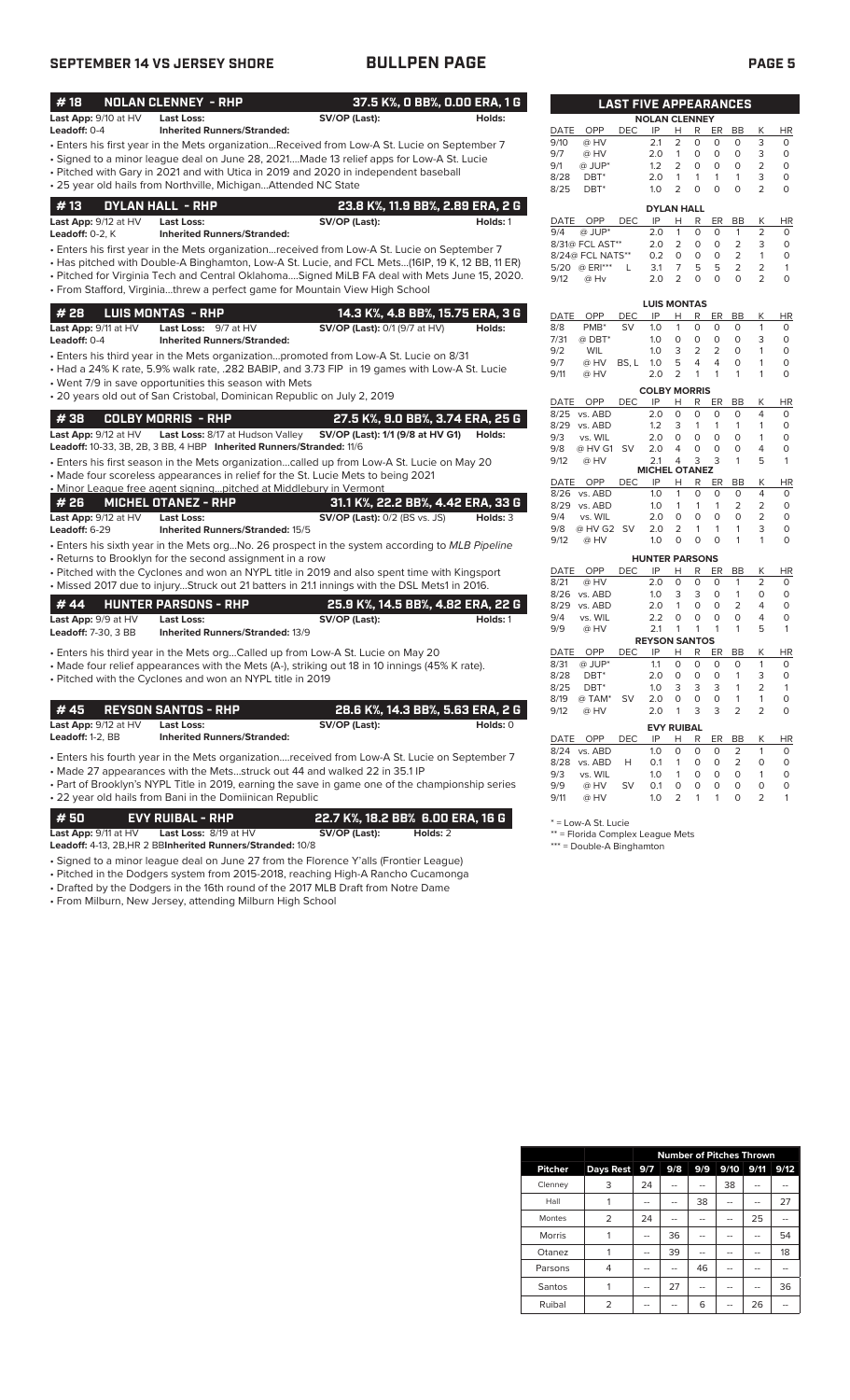| INDIVIDUAL PITCHING HIGHS                                                     |  |
|-------------------------------------------------------------------------------|--|
|                                                                               |  |
|                                                                               |  |
| Most Home Runs Allowed, Game 4 (3x, Garrison Bryant, 9/8 at Hudson Valley G2) |  |
|                                                                               |  |
|                                                                               |  |
|                                                                               |  |
|                                                                               |  |
|                                                                               |  |
|                                                                               |  |
|                                                                               |  |
|                                                                               |  |
|                                                                               |  |
|                                                                               |  |

| TEAM PITCHING HIGHS |                                                                            |
|---------------------|----------------------------------------------------------------------------|
|                     |                                                                            |
|                     |                                                                            |
|                     |                                                                            |
|                     |                                                                            |
|                     |                                                                            |
|                     |                                                                            |
|                     |                                                                            |
|                     |                                                                            |
|                     |                                                                            |
|                     |                                                                            |
|                     | Most Strikeouts, Extra Innings  10 (2x, 7/7 at Hudson Valley - 10 innings) |
|                     |                                                                            |
|                     |                                                                            |
|                     |                                                                            |
|                     |                                                                            |
|                     | Most Pitchers Used, Extra Innings 5 (5/23 vs. Hudson Valley - 12 innings)  |

| <b>TEAM MISCELLANEOUS</b>    |                                                                                    |  |  |  |  |  |  |
|------------------------------|------------------------------------------------------------------------------------|--|--|--|--|--|--|
|                              |                                                                                    |  |  |  |  |  |  |
|                              | Longest Game, Time, Extra-Inning Game3:30 (6/23 vs. Jersey Shore - 10 innings)     |  |  |  |  |  |  |
|                              | Shortest Game, Time Nine-Inning Game.  2:20 (2x, 5/18 vs. HV & 8/14 at Wilmington) |  |  |  |  |  |  |
|                              |                                                                                    |  |  |  |  |  |  |
|                              |                                                                                    |  |  |  |  |  |  |
|                              |                                                                                    |  |  |  |  |  |  |
|                              |                                                                                    |  |  |  |  |  |  |
|                              |                                                                                    |  |  |  |  |  |  |
|                              |                                                                                    |  |  |  |  |  |  |
|                              |                                                                                    |  |  |  |  |  |  |
|                              |                                                                                    |  |  |  |  |  |  |
|                              |                                                                                    |  |  |  |  |  |  |
|                              |                                                                                    |  |  |  |  |  |  |
| <b>OUTFIELD ASSISTS [13]</b> | RECORD BREAKDOWN                                                                   |  |  |  |  |  |  |

### **OUTFIELD ASSISTS (13) TOTAL** Leading After 6........................................34-4

| Duplantis | 6 | 8/20 at HV   |
|-----------|---|--------------|
| Ashford   | 3 | 7/23 vs. WIL |
| Molina    |   | 5/21 vs. HV  |
| Winaker   |   | 5/6 at ASH   |
| Bohanek   |   | 7/6 at HV    |
| Murphy    |   | 9/10 at HV   |
|           |   |              |

| UNIFORM RECORDS           |              |  |  |  |  |  |  |  |
|---------------------------|--------------|--|--|--|--|--|--|--|
| Home White                | $11 - 5$     |  |  |  |  |  |  |  |
| <b>Road Gray</b>          | $19 - 40$    |  |  |  |  |  |  |  |
| <b>Championship Gold</b>  | $10 - 14$    |  |  |  |  |  |  |  |
| <b>Coney Island</b>       | $1 - 4$      |  |  |  |  |  |  |  |
| Los Jefes                 | $1 - \Omega$ |  |  |  |  |  |  |  |
| <b>Black Mets Jerseys</b> | $2-1$        |  |  |  |  |  |  |  |

| Non Quality Start 34-61       |  |
|-------------------------------|--|
|                               |  |
|                               |  |
|                               |  |
| Score 4 or More Runs 40-21    |  |
|                               |  |
|                               |  |
| Do Not Allow a Home Run 24-21 |  |
| Hit More Home Runs  26-12     |  |
| Opponent Hits More HRs 4-27   |  |
|                               |  |
|                               |  |
|                               |  |
|                               |  |
|                               |  |
|                               |  |
|                               |  |
|                               |  |
| Opponent Scores First 14-44   |  |
|                               |  |
|                               |  |
|                               |  |
|                               |  |
|                               |  |
| First Game of Series 10-9     |  |
| Rubber Game of Series1-0      |  |
| Last Game of Series 7-10      |  |
|                               |  |
|                               |  |
|                               |  |
|                               |  |
|                               |  |

### **MISC. WINS**

| Come from Behind Wins 17 (9/8 at HV G1) |                                     |  |  |  |  |  |  |  |
|-----------------------------------------|-------------------------------------|--|--|--|--|--|--|--|
|                                         | Wins in Last At-Bat7 (8/27 vs. ABD) |  |  |  |  |  |  |  |
|                                         | Walk-off Wins 4 (8/8 vs. WIL)       |  |  |  |  |  |  |  |

# **SEPTEMBER 14 VS JERSEY SHORE HIGH/LOW & CHARTS PAGE 6**

| INDIVIDUAL BATTING HIGHS                                                      |
|-------------------------------------------------------------------------------|
|                                                                               |
|                                                                               |
|                                                                               |
|                                                                               |
| Most Doubles, Game 2 (11x last: Cody Bohanek, 9/9 at Hudson Valley)           |
|                                                                               |
|                                                                               |
| Home Runs, Consecutive Games Three games (2x, last: Luke Ritter, 6/18-6/21)   |
|                                                                               |
|                                                                               |
|                                                                               |
|                                                                               |
|                                                                               |
| Most Strikeouts, Game4 (19x, Jaylen Palmer & Joe Suozzi, 9/9 at Hudson Valley |
|                                                                               |
| Most Extra-Base Hits, Game3 (4x, Cody Bohanek, 9/9 at Hudson Valley)          |
|                                                                               |
| <b>TEAM BATTING HIGHS</b>                                                     |
|                                                                               |
|                                                                               |
|                                                                               |
|                                                                               |
|                                                                               |
|                                                                               |
|                                                                               |
|                                                                               |
|                                                                               |
|                                                                               |
|                                                                               |
|                                                                               |
|                                                                               |
|                                                                               |
|                                                                               |
|                                                                               |
|                                                                               |
|                                                                               |
|                                                                               |

### **FIELDING**

.3 (5x, 7/7 at Hudson Valley - 10 innings)

Most Errors, Team, Game...............................................................................6 (5/7 at Asheville) Most Errors, Individual, Game..................2 (8x, last: Jose Peroza, 9/10 at Hudson Valley) Most Double Plays Turned, Nine-Inning Game.............................3 (2x 8/27 vs. Aberdeen) Consecutive Errorless Games, Team.

LOB, Extra Innings........................................................13 (6/23 vs. Jersey Shore - 10 innings)

### **STARTERS BY POSITION**

**C-** Alvarez (46), Mena (23), Uriarte (19), Senger (9), Gaddis (9), Campos (4)

**1B-** Genord (49), Vasquez (34), Ritter (12), Bohanek (10), Reyes (3), Winaker (2), Martinez (1)

**2B-** Ritter (50), Gonzalez (39), Walters (12), Fermin (4), Peroza (2), Tiberi (1), Struble (1), McNeil (1), Bohanek (1)

**3B-** Baty (41), Peroza (26), Bohanek (22), Tiberi (7), Fermin (7), Gonzalez (4), Gaddis (1), Palmer (1)

**SS-** Mauricio (86), Bohanek (10), Gonzalez (8), Walters (4), Fermin (3)

**LF-** Duplantis (48), Ashford (18), Tiberi (12), Suozzi (11), Vasquez (7), Bohanek (5), Baty (3), Murphy (2), Palmer (2), Winaker (1), Kleszcz (1), Struble (1)

**CF-** Duplantis (48), Hernandez (23), Palmer (22), Mangum (8), Hernandez (8), Molina (6), Ota (2), Murphy (2), Ashford (1)

**RF-** Ashford (40), Struble (15), Molina (10), Murphy (10), Palmer (7), Kleszcz (6), Bohanek (6), Winaker (4), Hernandez (4), Suozzi (4), Martinez (3), Ota (1)

**DH-** Alvarez (33), Mauricio (12), Genord (8), Vasquez (8), Baty (7), Gaddis (6), Ritter (5), Peroza (4), Gonzalez (3), Ashford (3), Bohanek (3), Tiberi (3), Hernandez (3), Senger (2), Mena (2), Walters (2), Fermin (2), Titus (2), Mangum (1), Struble (1), Suozzi (1)

### **STARTERS BY BATTING ORDER**

**1st -** Duplantis (87), Bohanek (10), Palmer (4), Struble (3), Tiberi (2), Mangum (2), Ashford (1), McNeil (1)

**2nd -** Palmer (26), Bohanek (19), Fermin (15), Mauricio (11), Duplantis (8), Ashford (6), Gonzalez (6), Mangum (5), Winaker (4), Tiberi (3), Struble (3), Walters (2), Alvarez (2), Ritter (1), Reyes (1)

**3rd -** Mauricio (88), Baty (15), Alvarez (6), Martinez (1)

**4th-** Alvarez (44), Baty (37), Ritter (9), Vasquez (9), Peroza (7), Genord (2), Martinez (2) **5th-** Vasquez (28), Alvarez (26), Ritter (23), Peroza (8), Bohanek (5), Genord (5), Senger (4), Ashford (4), Gonzalez (3), Ota (2), Fermin (1), Hernandez (1),

**6th-** Ritter (23), Genord (18), Ashford (14), Gonzalez (14), Peroza (12), Bohanek (7), Hernandez (3), Senger (3), Reyes (2), Mena (2), Winaker (2), Kleszcz (2), Vasquez (1), Fermin (1), Palmer (1), Ota (1), Suozzi (1) Tiberi (1), Uriarte (1)

**7th-** Genord (24), Ashford (19), Gonzalez (17), Ritter (9), Tiberi (5), Vasquez (4), Bohanek (4), Peroza (3), Ashford (3), Gaddis (3), Senger (3), Uriarte (3), Hernandez (2), Kleszcz (2), Walters (2), Mena (2), Murphy (2), Suozzi (1), Winaker (1), Campos (1)

**8th-** Ashford (13), Tiberi (11), Hernandez (10), Gaddis (9), Gonzalez (9), Genord (9), Uriarte (8), Mena (8), Vasquez (6), Walters (6), Murphy (6), Bohanek (3), Suozzi (3), Kleszcz (2), Ritter (1), Peroza (1), Senger (1), Molina (1), Struble (1), Titus (1), Campos (1)

**9th-** Molina (16), Hernandez (14), Mena (12), Suozzi (11), Bohanek (10), Struble (8), Walters (7), Uriarte (7), Gaddis (6), Murphy (5), Gonzalez (4), Mangum (2), Kleszcz (2), Campos (2), Tiberi (1), Titus (1)

| <b>CATCHERS STEALING</b> |               |    |            |     |    | <b>MULTI-RUN INNINGS</b> |    |              |    |                   |                   |
|--------------------------|---------------|----|------------|-----|----|--------------------------|----|--------------|----|-------------------|-------------------|
| <b>Name</b>              | CS            |    | <b>ATT</b> | PCT |    | <b>Runs</b>              |    | <b>Times</b> |    |                   | Last              |
| Alvarez                  | 18            |    | 69         | 26% |    |                          |    |              |    |                   | 8th, 8/18 at HV   |
| Gaddis                   | $\Omega$      |    | 6          | 0%  |    | 6                        |    | 3            |    |                   | 4th, 8/10 at WIL  |
| Mena                     | 4             |    | 33         | 12% |    | 5                        |    | 10           |    | 3rd, 9/8 at HV G2 |                   |
| Senger                   | $\mathcal{P}$ |    | 10         | 20% |    | 4                        |    | 12           |    | 6th, 9/12 at HV   |                   |
| Uriarte                  | 11            |    | 31         | 35% |    | 3                        |    | 38           |    | 1st. 9/12 at HV   |                   |
| Team                     | 36            |    | 156        | 23% |    | $\overline{2}$           |    | 58           |    |                   | 7th, 9/8 at HV G2 |
|                          | 1             | 2  | з          | 4   | 5  | 6                        | 7  | 8            | 9  | $10+$             | <b>TOTALS</b>     |
| <b>OPPONENTS</b>         | 70            | 74 | 86         | 58  | 52 | 63                       | 47 | 59           | 35 | 6                 | 529               |
| <b>BKLYN</b>             | 55            | 48 | 56         | 58  | 46 | 64                       | 60 | 71           | 25 | 6                 | 475               |

| <b>TEAM PITCHING HIGHS</b> |  |
|----------------------------|--|
|                            |  |

| ------- |  |  |  |  |  |  |
|---------|--|--|--|--|--|--|
|         |  |  |  |  |  |  |
|         |  |  |  |  |  |  |
|         |  |  |  |  |  |  |

| <b>EJECTIONS</b> |   |
|------------------|---|
| .                | . |

**Name Umpire Date** Joe GenordDylan Bradley 7/9 at HV Ed Blankmeyer Joe Belangia 7/11 at HV Ed BlankmeyerRay Valero 8/20 at HV<br>Ronny MauricioRay Valero 8/20 at HV Ronny MauricioRay Valero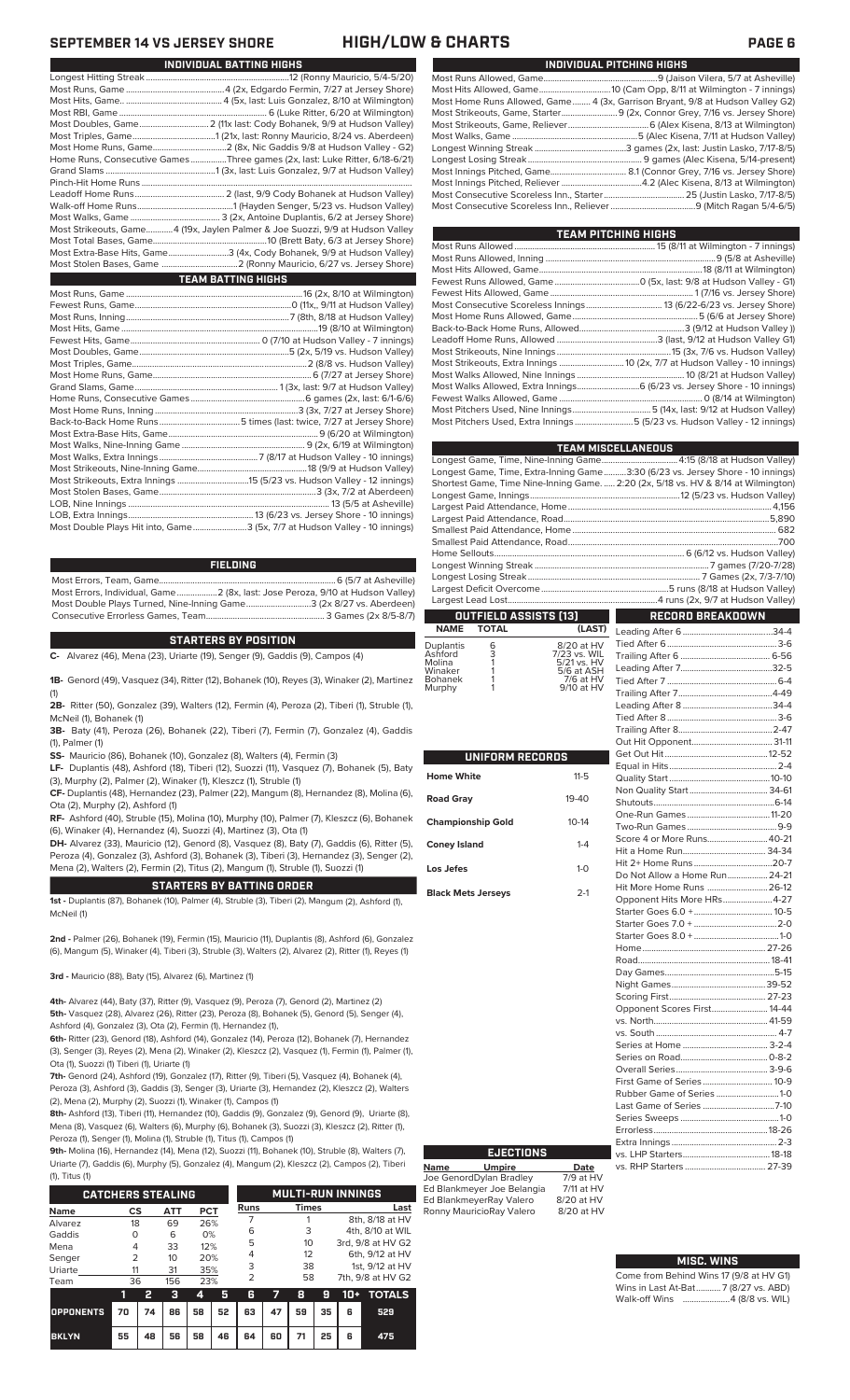# **SEPTEMBER 14 VS JERSEY SHORE GAME BY GAME RESULTS PAGE 7**

|             |                |                      |           |              |               |                   |         | <b>GAME-BY-GAME RESULTS</b>                                             |                               |                         |             |                   |
|-------------|----------------|----------------------|-----------|--------------|---------------|-------------------|---------|-------------------------------------------------------------------------|-------------------------------|-------------------------|-------------|-------------------|
| <b>DATE</b> | GM#            | <b>OPPONENT</b>      | W-L/TIME  | <b>SCORE</b> | <b>RECORD</b> | <b>POSITION</b>   | GA/GB   | <b>WINNING PITCHER</b>                                                  | <b>LOSING PITCHER</b>         | <b>SAVE</b>             | <b>TIME</b> | <b>ATTENDANCE</b> |
| 5/4         | $\mathbf{1}$   | at Asheville         | W         | $8 - 2$      | $1 - 0$       | T <sub>1st</sub>  | $+1$    | Josh Walker (1-0)                                                       | Blair Henley (0-1)            |                         | 3:16        | 1,200             |
| 5/5         | $\overline{c}$ | at Asheville         | L         | $6-1$        | $1 - 1$       | T <sub>2</sub> nd | $-1$    | Chandler Casey (1-0)                                                    | Jose Butto (1-0)              |                         | 3:26        | 1,200             |
| 5/6         | 3              | at Asheville         | L         | $11 - 4$     | $1 - 2$       | T3rd              | $-2$    | Matt Ruppenthal (1-0)                                                   | Oscar Rojas (0-1)             |                         | 3:10        | 1,200             |
|             |                |                      |           | $13 - 7$     |               |                   |         | R.J. Freure (1-0)                                                       |                               |                         |             |                   |
| 5/7         | 4              | at Asheville         | L         |              | $1 - 3$       | T3rd              | -3      |                                                                         | Jaison Vilera (0-1)           |                         | 3:44        | 1,200             |
| 5/8         | 5              | at Asheville         | W         | 16-12        | $2 - 3$       | T3rd              | -3      | Alec Kisena (1-0)                                                       | Juan Pablo Lopez (1-0)        |                         | 3:52        | 1,200             |
| 5/9         |                | at Asheville         |           |              |               |                   |         | Cancelled due to non-COVID-related illness                              |                               |                         |             |                   |
| 5/10        |                | OFF DAY              |           |              |               |                   |         |                                                                         |                               |                         |             |                   |
| 5/11        | 6              | at Greenville        | W         | $6-1$        | $3-3$         | 2nd               | $-2.5$  | Josh Walker (2-0)                                                       | Jay Groome (0-2)              |                         | 3:00        | 1,995             |
| 5/12        | $\overline{7}$ | at Greenville        | W         | $3 - 2$      | $4 - 3$       | 2nd               | $-1.5$  | Brian Metoyer (1-0)                                                     | Yusniel Padron-Artilles (0-2) | Mitch Ragan (1)         | 3:14        | 1,819             |
| 5/13        | 8              | at Greenville        | L         | $8 - 2$      | $4 - 4$       | 2nd               | $-2.5$  | Chris Murphy (1-1)                                                      | Oscar Rojas (0-2)             |                         | 3:21        | 2,485             |
| 5/14        | 9              | at Greenville        | L         | $5-1$        | $4 - 5$       | 4th               | $-2.5$  | Brayan Bello (2-0)                                                      | Alec Kisena (1-1)             |                         | 2:54        | 2,732             |
| 5/15        | 10             | at Greenville        | L         | $8 - 4$      | $4-6$         | 4th               | $-3.5$  | Yorvin Pantoja (1-0)                                                    | Brian Metoyer (1-1)           |                         | 2:52        | 2,883             |
|             |                |                      |           |              |               |                   |         |                                                                         |                               |                         |             |                   |
| 5/16        | 11             | at Greenville        | L         | $10-9$       | $4 - 7$       | 4th               | $-3.5$  | Jake Wallace (1-0)                                                      | Eric Orze (0-1)               |                         | 3:09        | 2,818             |
| 5/17        |                | OFF DAY              |           |              |               |                   |         |                                                                         |                               |                         |             |                   |
| 5/18        | 12             | <b>Hudson Valley</b> | L         | $4 - 3$      | $4 - 8$       | 5th               | $-4.5$  | Zach Greene (1-1)                                                       | Andrew Edwards (0-1)          |                         | 2:29        | 1,315             |
| 5/19        | 13             | <b>Hudson Valley</b> | W         | $14-0$       | $5-8$         | 5th               | $-3.5$  | Allan Winans (1-0)                                                      | Jhony Brito (0-1)             |                         | 3:01        | 810               |
| 5/20        | 14             | <b>Hudson Valley</b> | L         | $6-1$        | $5-9$         | 5th               | $-3.5$  | Luis Medina (2-0)                                                       | Jaison Vilera (0-2)           |                         | 2:42        | 682               |
| 5/21        | 15             | <b>Hudson Valley</b> | W         | $4-1$        | $6-9$         | 5th               | $-3.5$  | Josh Walker (3-0)                                                       | Josh Maciejewski (2-1)        | Eric Orze (1)           | 2:33        | 998               |
| 5/22        | 16             | <b>Hudson Valley</b> | L         | $5-3$        | $6-10$        | 5th               | $-4.5$  | Ken Waldichuk (1-0)                                                     | Cam Opp (0-1)                 |                         | 3:14        | 1,624             |
| 5/23        | 17             | <b>Hudson Valley</b> | W         | $6-5(12)$    | $7-10$        | 5th               | $-3.5$  | Josh Hejka (1-0)                                                        | Zach Greene (1-2)             |                         | 3:24        | 1,261             |
| 5/24        |                | OFF DAY              |           |              |               |                   |         |                                                                         |                               |                         |             |                   |
|             |                |                      |           |              |               |                   |         |                                                                         |                               |                         |             |                   |
| 5/25        | 18             | Aberdeen             | L         | $8-1$        | $7 - 11$      | 5th               | $-4.5$  | Drew Rom (2-0)                                                          | Oscar Rojas (0-3)             |                         | 2:52        | 861               |
| 5/26        | 19             | Aberdeen             |           |              |               |                   |         | 5/26 game postponed due to rain, makeup scheduled for doubleheader 5/27 |                               |                         |             |                   |
| 5/27        | 19             | Aberdeen             | L         | $6-2(7)$     | $7-12$        | 5th               | $-5.5$  | Grayson Rodriguez (3-0)                                                 | Jaison Vilera (0-3)           |                         | 2:14        |                   |
|             | 20             | Aberdeen             | г         | $10-1(7)$    | $7-13$        | 5th               | $-6.5$  | <b>Morgan McSweeney (2-0)</b>                                           | Cam Opp (0-2)                 |                         | 2:37        | 926               |
| 5/28        | 21             | Aberdeen             |           |              |               |                   |         | 5/28 game postponed due to rain, makeup scheduled for doubleheader 8/25 |                               |                         |             |                   |
| 5/29        | 21             | Aberdeen             | г         | $4-1$        | $7-14$        | 5th               | $-7.5$  | <b>Garrett Stallings (3-1)</b>                                          | Alec Kisena (1-2)             | Connor Gillispie (1)    | 2:52        | 1,509             |
| 5/30        | 22             | Aberdeen             |           |              |               |                   |         | 5/30 game posted to a later date to be determined                       |                               |                         |             |                   |
| 5/31        |                | OFF DAY              |           |              |               |                   |         |                                                                         |                               |                         |             |                   |
|             |                |                      |           |              |               |                   |         | MAY [7-14]                                                              |                               |                         |             |                   |
| 6/1         | 22             | at Jersey Shore      | W         | $11 - 5$     | $8-14$        | T4th              | $-7.5$  | Jose Butto (1-1)                                                        | Josh Hendrickson (0-1)        |                         | 3:03        | 2,077             |
|             |                |                      |           |              |               |                   |         |                                                                         |                               | Blake Brown (1)         |             |                   |
| 6/2         | 23             | at Jersey Shore      | L         | $4-1$        | $8 - 15$      | 5th               | $-8.5$  | Carlo Reyes (1-0)                                                       | Justin Lasko (0-1)            |                         | 2:44        | 1,591             |
| 6/3         | 24             | at Jersey Shore      | W         | $6 - 4$      | $9-15$        | 4th               | $-8.5$  | Bryce Montes de Oca (1-0)                                               | Jack Perkins (0-1)            | Brian Metoyer (1)       | 3:15        | 1,473             |
| 6/4         | 25             | at Jersey Shore      | L         | $5-4(7)$     | $9-16$        | 5th               | $-9.0$  | Aneurys Zabala (2-2)                                                    | Allan Winans (1-1)            |                         | 2:12        | 2,399             |
| 6/5         | 26             | at Jersey Shore      | L         | $5 - 4$      | $9 - 17$      | 5th               | $-9.0$  | Mike Adams (1-1)                                                        | Mitch Ragan (0-1)             |                         | 2:36        | 2,122             |
| 6/6         | 27             | at Jersey Shore      | L         | 11-6         | 9-18          | 5th               | -95     | Nick Lackney (1-0)                                                      | Jose Butto (1-2)              |                         | 3:31        | 2,041             |
| 6/7         |                | OFF DAY              |           |              |               |                   |         |                                                                         |                               |                         |             |                   |
| 6/9         | 28             | <b>Hudson Valley</b> | L         | $3-2(7)$     | $9-19$        | 5th               | $-10.5$ | Tanner Myatt (1-0)                                                      | Justin Lasko (0-2)            | Justin Wilson (1)       | 2:22        |                   |
|             | 29             | <b>Hudson Valley</b> | W         | 5-3 (7)      | 10-19         | 5th               | $-9.5$  | Eric Orze (1-1)                                                         | Luis Medina (2-1)             | Bryce Montes de Oca (1) | 2:02        | 1,211             |
| 6/10        | 30             | <b>Hudson Valley</b> | L         | $1-0$        | 10-20         | 5th               | $-9.5$  | <b>Barrett Loseke (2-1)</b>                                             | Cam Opp (0-3)                 | Zach Greene (1)         | 2:37        | 1,396             |
| 6/11        | 31             | <b>Hudson Valley</b> | г         | 8-0          | 10-21         | 5th               | -9.5    | Ken Waldichuk (2-0)                                                     | Jaison Vilera (0-4)           |                         | 3:06        | 1,597             |
|             |                |                      |           |              |               |                   |         |                                                                         |                               |                         |             |                   |
| 6/12        | 32             | <b>Hudson Valley</b> | г         | $5-4$        | 10-22         | 5th               | $-9.5$  | Nelson Alvarez (2-0)                                                    | Bryce Montes de Oca (1-1)     | Justin Wilson (2)       | 3:22        | 2,194             |
| 6/13        | 33             | <b>Hudson Valley</b> | г         | $5-0$        | 10-23         | 5th               | $-9.5$  | Hayden Wesneski (1-1)                                                   | Allan Winans (1-2)            |                         | 2:50        | 1,749             |
| 6/14        |                | OFF DAY              |           |              |               |                   |         |                                                                         |                               |                         |             |                   |
| 6/15        | 34             | at Wilmington        | W         | $3-1$        | $11 - 23$     | 5th               | $-8.5$  | Brian Metoyer (2-1)                                                     | Zach Brzykcy (2-1)            | Andrew Edwards (1)      | 2:21        | 1,188             |
| 6/16        | 35             | at Wilmington        | L         | $5 - 2$      | $11 - 24$     | 5th               | $-9.5$  | Amos Willingham (1-0)                                                   | Eric Orze (1-2)               | Reid Schaller (3)       | 2:51        | 700               |
| 6/17        | 36             | at Wilmington        | L         | $8-4$        | $11 - 25$     | 5th               | $-10.5$ | Joan Adon (3-1)                                                         | Alec Kisena (1-3)             |                         | 2:54        | 1,009             |
| 6/18        | 37             | at Wilmington        | W         | $7 - 5$      | $12 - 25$     | 5th               | $-10$   | Mitch Ragan (1-1)                                                       | Reid Schaller (1-1)           |                         | 2:52        | 2,565             |
| 6/19        | 38             | at Wilmington        | L         | $9 - 8$      | 12-26         | 5th               | $-11$   | Christian Vann (2-0)                                                    | Andrew Edwards (0-2)          |                         | 3:26        | 1,899             |
| 6/20        | 39             | at Wilmington        | W         | $13-1$       | 13-26         | 5th               | $-11$   | Justin Lasko (1-2)                                                      | Alfonso Hernanndez (0-1)      |                         | 2:44        | 2,722             |
|             |                |                      |           |              |               |                   |         |                                                                         |                               |                         |             |                   |
| 6/21        |                | OFF DAY              |           |              |               |                   |         |                                                                         |                               |                         |             |                   |
| 6/22        | 40             | <b>Jersey Shore</b>  | L         | $7 - 5$      | 13-27         | 5th               | $-12$   | Manuel Silva (1-0)                                                      | Jaison Vilera (0-5)           | Aneurys Zabala (3)      | 3:01        | 2,307             |
| 6/23        | 41             | <b>Jersey Shore</b>  | W         | 3-2 (10)     | 14-27         | 5th               | $-12$   | Mitch Ragan (2-1)                                                       | Andrew Brown (2-2)            |                         | 3:30        | 1,595             |
| 6/24        | 42             | <b>Jersey Shore</b>  | L         | $3-0$        | 14-28         | 5th               | $-13$   | Kevin Gowdy (2-3)                                                       | Jose Butto (1-3)              | Blake Brown (2)         | 2:52        | 1,906             |
| 6/25        | 43             | <b>Jersey Shore</b>  | W         | $7 - 2$      | 15-28         | 5th               | $-13$   | Cam Opp (1-3)                                                           | Jonathan Hughes (2-3)         |                         | 2:44        | 2,194             |
| 6/26        | 44             | <b>Jersey Shore</b>  | W         | $8 - 5$      | 16-28         | 5th               | $-13$   | Michel Otanez (1-0)                                                     | Mark Potter (0-2)             |                         | 3:13        | 2,363             |
| 6/27        | 45             | <b>Jersey Shore</b>  | L         | $3-0$        | 16-29         | 5th               | $-13$   | Dominic Pipkin (2-0)                                                    | Justin Lasko (1-3)            | Blake Brown (3)         | 2:43        | 2,253             |
| 6/28        |                | OFF DAY              |           |              |               |                   |         |                                                                         |                               |                         |             |                   |
| 6/29        | 46             | at Aberdeen          | L         | $7 - 3$      | 16-30         | 5th               | $-14$   | Garrett Stallings (4-3)                                                 | Alec Kisena (1-4)             | Garrett Farmer (4)      | 2:40        | 1,347             |
| 6/30        | 47             | at Aberdeen          | L         | $2-1(7)$     | 16-31         | 5th               | $-14.5$ | Clayton McGinness (1-1)                                                 | Jose Butto (1-4)              | Logan Gillaspie (1)     | 1:53        |                   |
|             |                |                      |           |              |               |                   |         |                                                                         |                               |                         |             |                   |
|             | 48             | at Aberdeen          | W         | $7-6(7)$     | $17 - 31$     | 5th               | $-14.5$ | Jaison Vilera (1-5)                                                     | Kade Strowd (0-2)             | Mitch Ragan (2)         | 2:31        | 2,405             |
|             |                |                      |           |              |               |                   |         | <b>JUNE (10-17)</b>                                                     |                               |                         |             |                   |
| 7/1         | 49             | at Aberdeen          | L         | $2-0(6)$     | 17-32         | 5th               | $-15$   | Drew Rom (5-0)                                                          | Cam (1-4)                     |                         | 1:50        | 1,077             |
| 7/2         | 50             | at Aberdeen          | W         | $6 - 5$      | 18-32         | 5th               | $-14$   | Colby Morris (1-0)                                                      | Connor Gillispie (4-4)        | Bryce Montes de Oca (2) | 3:56        | 2,004             |
| 7/3         | 51             | at Aberdeen          | L         | $4 - 3$      | 18-33         | 5th               | $-14.5$ | Xavier Moore (1-0)                                                      | Mitch Ragan (2-2)             |                         | 3:00        | 4,668             |
| 7/4         | 52             | at Aberdeen          | L         | $7 - 2$      | 18-34         | 5th               | $-15.5$ | Garrett Stallings (5-3)                                                 | Alec Kisena (1-5)             |                         | 2:31        | 3,001             |
| 7/5         |                | OFF DAY              |           |              |               |                   |         |                                                                         |                               |                         |             |                   |
| 7/6         | 53             | at Hudson Valley     | L         | $9 - 7$      | 18-35         | 5th               | $-16.5$ | Charlie Ruegger (4-4)                                                   | Bryce Montes de Oca (1-2)     | Derek Craft (2)         | 3:15        | 1,687             |
| 7/7         | 54             | at Hudson Valley     | L         | $3-2(10)$    | 18-36         | 5th               | $-17.5$ | Barrett Loseke (3-1)                                                    | Josh Hejka (1-1)              |                         | 2:55        | 2,688             |
|             |                |                      |           |              |               |                   |         |                                                                         |                               |                         |             |                   |
| 7/8         | 55             | at Hudson Valley     | 7:05 p.m. |              |               |                   |         | Game postponed due to rain, doubleheader scheduled for 7/10             |                               |                         |             |                   |
| 7/9         | 55             | at Hudson Valley     | L         | $6 - 4$      | 18-37         | 5th               | $-18.5$ | Jhony Brito (3-3)                                                       | Cam Opp (1-5)                 |                         | 3:06        | 3,896             |
| 7/10        | 56             | at Hudson Valley     | L         | $7-1(7)$     | 18-38         | 5th               | $-19.5$ | Mitch Spence (3-1)                                                      | Connor Grey (0-1)             |                         | 2:22        |                   |
|             | 57             | at Hudson Valley     | L         | $5-0(7)$     | 18-39         | 5th               | $-20.5$ | Nick Ernst (4-0)                                                        | Justin Lasko (1-4)            |                         | 2:03        | 3,111             |

7/11 58 at Hudson Valley W 10-3 19-39 5th -19.5 Josh Hejka (2-1) Shawn Semple (3-1) 3:20 2,892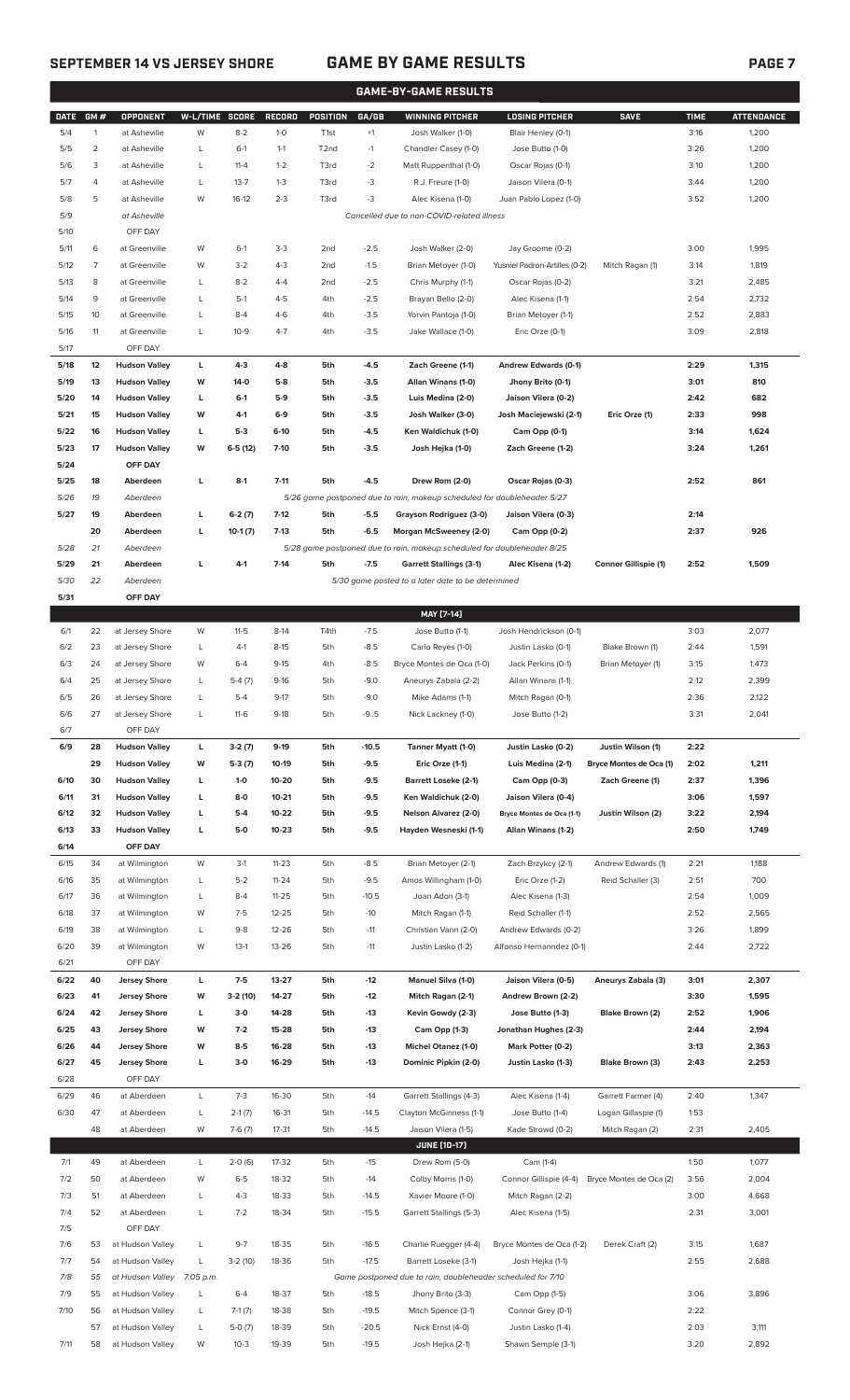# **SEPTEMBER 14 VS JERSEY SHORE GAME-BY-GAME PAGE 8**

**9/19 118 Jersey Shore 1:00 p.m.**

|--|

| <b>DATE</b> | GM# | OPPONENT             | W-L/TIME SCORE |           | RECORD | POSITION | GA/GB   | <b>WINNING PITCHER</b>                                      | <b>LOSING PITCHER</b>        | <b>SAVE</b>                | <b>TIME</b> | <b>ATTENDANCE</b> |
|-------------|-----|----------------------|----------------|-----------|--------|----------|---------|-------------------------------------------------------------|------------------------------|----------------------------|-------------|-------------------|
| 7/12        |     | OFF DAY              |                |           |        |          |         |                                                             |                              |                            |             |                   |
| 7/13        | 59  | <b>Jersey Shore</b>  | W              | $1-0$     | 20-39  | 5th      | $-19.5$ | Michel Otanez (2-0)                                         | Blake Brown (0-1)            |                            | 2:34        | 2,681             |
| 7/14        | 60  | <b>Jersey Shore</b>  | L              | $3-2$     | 20-40  | 5th      | $-19.5$ | Carlo Reyes (2-1)                                           | Andrew Edwards (0-3)         |                            | 3:13        | 1,898             |
| 7/15        | 61  | <b>Jersey Shore</b>  | г              | $13-3$    | 20-41  | 5th      | $-19$   | Dominic Popkin (4-1)                                        | Cam Opp (1-6)                | Aiden Anderson (2)         | 3:24        | 1,595             |
| 7/16        | 62  | <b>Jersey Shore</b>  | W              | $6 - 1$   | 21-41  | 5th      | -19     | Connor Grey (1-1)                                           | Tom Sutera (0-1)             |                            | 2:50        | 1,949             |
| 7/17        | 63  | <b>Jersey Shore</b>  | W              | $6-1$     | 22-41  | 5th      | -19     | Justin Lasko (2-4)                                          | Kevin Gowdy (3-5)            |                            | 2:56        | 2,422             |
| 7/18        | 64  | <b>Jersey Shore</b>  | L              | $7-1$     | 22-42  | 5th      | $-20$   | Carlo Reyes (3-1)                                           | Alec Kisena (1-6)            | Tyler Burch (3)            | 2:52        | 1,570             |
| 7/19        |     | OFF DAY              |                |           |        |          |         |                                                             |                              |                            |             |                   |
| 7/20        | 65  | Wilmington           | W              | 8-6       | 23-42  | 5th      | -20     | Jaison Vilera (2-5)                                         | Evan Lee (1-3)               | Hejka                      | 3:18        | 1,086             |
| 7/21        | 66  | Wilmington           | W              | $5-3$     | 24-42  | 5th      | $-20$   | <b>Willy Taveras (1-0)</b>                                  | Kyle Hinton (0-1)            | Bryce Montes de Oca (3)    | 2:53        | 1,456             |
| 7/22        | 67  | Wilmington           | W              | $10 - 2$  | 25-42  | 5th      | -20     | Justin Lasko (3-4)                                          | Alex Troop (4-4)             |                            | 3:00        | 3,430             |
| 7/23        | 68  | Wilmington           | W              | $5-4$     | 26-42  | 5th      | $-19$   | J.T. Ginn (1-0)                                             | <b>Mitchell Parker (0-1)</b> |                            |             |                   |
| 7/24        | 69  | Wilmington           | W              | $8-3$     | 27-42  | 5th      | -18     | Mitch Ragan (1-0)                                           | Joan Udon (3-4)              |                            | 3:12        | 2,924             |
| 7/25        | 70  | Wilmington           | W              | $5-4$     | 28-42  | 5th      | $-18$   | <b>Willy Taveras (2-0)</b>                                  | Kyle Hinton (0-2)            |                            | 3:12        | 1,703             |
| 7/26        |     | OFF DAY              |                |           |        |          |         |                                                             |                              |                            |             |                   |
| 7/27        | 71  | at Jersey Shore      | W              | $14-5$    | 29-42  | 5th      | $-17$   | Hunter Parsons (1-0)                                        | Jonathan Hughes (3-5)        |                            | 3:04        | 3,270             |
| 7/28        | 72  | at Jersey Shore      | L              | $3-1$     | 29-43  | 5th      | $-17$   | Jhordany Mezquita (2-5)                                     | Cam Opp (1-7)                | Tyler Burch (4)            | 3:04        | 2,590             |
| 7/29        | 73  | at Jersey Shore      |                |           |        |          |         | Game postponed due to rain, doubleheader scheduled for 7/30 |                              |                            |             |                   |
|             |     |                      |                |           |        |          |         |                                                             |                              |                            |             |                   |
| 7/30        | 73  | at Jersey Shore      | W              | $4-0(7)$  | 30-43  | 5th      | $-17.5$ | Justin Lasko (4-4)                                          | Dominic Pipkin (4-2)         | Bryce Montes de Oca (4)    | 2:20        |                   |
| 7/30        | 74  | at Jersey Shore      | L              | $3-0(7)$  | 30-44  | 5th      | $-17$   | Ethan Lindow (3-4)                                          | J.T. Ginn (1-1)              |                            | 1:46        | 5,890             |
| 7/31        | 75  | at Jersey Shore      | L              | $4 - 3$   | 30-45  | 5th      | $-18$   | Victor Vargas (1-0)                                         | Alec Kisena (1-7)            | Manuel Silva (2)           | 2:49        | 4,044             |
|             |     |                      |                |           |        |          |         | JULY [13-14]                                                |                              |                            |             |                   |
| 8/1         | 76  | at Jersey Shore      | L              | $4 - 3$   | 30-46  | 5th      | $-19$   | Tom Sutera (2-2)                                            | Conner O'Neil (0-1)          | Blake Brown (5)            | 2:42        | 2,535             |
| 8/2         |     | OFF DAY              |                |           |        |          |         |                                                             |                              |                            |             |                   |
| 8/3         | 77  | <b>Hudson Valley</b> | L              | 5-0       | 30-47  | 5th      | -20     | Randy Vasquez (2-0)                                         | Jaison Vilera (2-6)          |                            | 3:01        | 1,253             |
| 8/4         | 78  | <b>Hudson Valley</b> | L              | $3-2$     | 30-48  | 5th      | $-21$   | Mitch Spence (4-2)                                          | Cam Opp (1-8)                | Derek Craft (4)            | 2:58        | 2,611             |
| 8/5         | 79  | <b>Hudson Valley</b> | L              | $5-3$     | 30-49  | 5th      | -22     | Anderson Munoz (1-0)                                        | Justin Lasko (4-5)           | <b>Carlos Espinal (1)</b>  | 3:34        | 1,401             |
| 8/6         | 80  | <b>Hudson Valley</b> | W              | $9-6$     | 31-49  | 5th      | $-21$   | <b>Michel Otanez (3-0)</b>                                  | Matt Sauer (0-1)             | <b>Willy Taveras (1)</b>   | 3:29        | 2,473             |
| 8/7         | 81  | <b>Hudson Valley</b> | W              | $5 - 4$   | 32-49  | 5th      | -20     | Evy Ruibal (1-0)                                            | <b>Nelson Alvarez (3-2)</b>  | Joe Cavallaro (1)          | 3:10        | 4,156             |
| 8/8         | 82  | <b>Hudson Valley</b> | W              | $5 - 4$   | 33-49  | 5th      | $-19$   | Colby Morris (2-0)                                          | Derek Craft (1-2)            |                            | 3:05        | 2,942             |
| 8/9         |     | OFF DAY              |                |           |        |          |         |                                                             |                              |                            |             |                   |
| 8/10        | 83  | at Wilmington        | W              | $16 - 5$  | 34-49  | 4th      | $-19$   | Conner O'Neil (1-1)                                         | Mitchell Parker (0-3)        |                            | 3:51        | 985               |
| 8/11        | 84  | at Wilmington        | L              | $15-3(7)$ | 34-50  | 5th      | $-19$   | Joan Adon (5-4)                                             | Cam Opp (1-9)                |                            | 2:40        | 1,711             |
| 8/12        | 85  | at Wilmington        | L              | $5-4$     | 34-51  | 5th      | $-20$   | Alfonso Hernandez (3-3)                                     | J.T. Ginn (1-2)              | Davis Moore (1)            | 2:42        | 1,029             |
| 8/13        | 86  | at Wilmington        | L              | $7-4$     | 34-52  | 5th      | -20     | Zach Brzykcy (4-3)                                          | Bryce Montes de Oca (1-3)    | Francys Peguero (1)        | 3:25        | 2,164             |
| 8/14        | 87  | at Wilmington        | L              | $1-0$     | 34-53  | 5th      | $-20$   | Alex Troop (7-4)                                            | Luc Rennie (0-1)             | Todd Peterson (1)          | 2:20        | 1,419             |
| 8/15        | 88  |                      | L              | $12 - 5$  | 34-54  | 5th      | $-21$   |                                                             |                              |                            | 3:21        | 1,666             |
|             |     | at Wilmington        |                |           |        |          |         | Malvin Pena (1-3)                                           | Hunter Parsons (1-1)         |                            |             |                   |
| 8/16        |     | OFF DAY              |                |           |        |          |         |                                                             |                              |                            |             |                   |
| 8/17        | 89  | at Hudson Valley     | L              | $3-2(10)$ | 34-55  | 5th      | $-22$   | Matt Minnick (4-1)                                          | Colby Morris (2-1)           |                            | 3:22        | 2,187             |
| 8/18        | 90  | at Hudson Valley     | W              | $11 - 7$  | 35-55  | 5th      | $-21$   | Hunter Parsons (2-1)                                        | Nelvin Correa (0-2)          |                            | 4:15        | 3,041             |
| 8/19        | 91  | at Hudson Valley     | L              | $7-6$     | 35-56  | 5th      | $-22$   | Charlie Ruegger (5-4)                                       | Evy Ruibal (1-1)             |                            | 3:11        | 2,687             |
| 8/20        | 92  | at Hudson Valley     | L              | $3-1$     | 35-57  | 5th      | $-23$   | Randy Vasquez (3-0)                                         | Alec Kisena (1-8)            | Carlos Espinal (2)         | 2:58        | 3,897             |
| 8/21        | 93  | at Hudson Valley     | L              | $6 - 4$   | 35-58  | 5th      | $-24$   | Mitch Spence (7-2)                                          | Luc Rennie (0-2)             | Derek Craft (7)            | 3:08        | 4,071             |
| 8/22        |     | at Hudson Valley     |                |           |        |          |         | Game postponed to 9/8 due to inclement weather              |                              |                            |             |                   |
| 8/23        |     | OFF DAY              |                |           |        |          |         |                                                             |                              |                            |             |                   |
| 8/24        | 94  | Aberdeen             | W              | $9-6$     | 36-58  | 5th      | $-23$   | Evy Ruibal (2-1)                                            | Adam Stauffer (0-1)          | <b>Willy Tavares (2)</b>   | 3:29        | 1,626             |
| 8/25        | 95  | Aberdeen             | L              | 2-1 (8)   | 36-59  | 5th      | $-24.5$ | <b>Clayton McGinness (3-2)</b>                              | <b>Brian Metoyer (2-2)</b>   | <b>Shelton Perkins (1)</b> | 2:42        | 1,848             |
|             | 96  | Aberdeen             | W              | $1-0$     | 37-59  | 5th      | $-23.5$ | David Griffin (1-0)                                         | Connor Gillispie (4-8)       | <b>Bryce Montes De Oca</b> | 2:06        | 1,848             |
| 8/26        | 97  | Aberdeen             | г              | $12 - 5$  | 37-60  | 5th      | $-23.5$ | Ryan Watson (3-1)                                           | Alec Kisena (1-9)            | <b>Garrett Farmer (6)</b>  | 4:05        | 3,602             |
| 8/27        | 98  | Aberdeen             | W              | $6 - 4$   | 38-60  | 5th      | $-22.5$ | <b>Brian Metoyer (3-2)</b>                                  | Ignacio Feliz (0-3)          | <b>Willy Taveras (3)</b>   | 3:04        | 2,457             |
| 8/28        | 99  | Aberdeen             | W              | $4-1$     | 39-60  | 5th      | $-22.5$ | Jose Chacin (1-0)                                           | Conner Loeprich (0-4)        | Montes de Oca (6)          | 3:00        | 2,670             |
| 8/29        | 100 | Aberdeen             | г              | $5-1$     | 39-61  | 5th      | $-23.5$ | Jake Prizina (3-2)                                          | Jaison Vilera (2-7)          | <b>Adam Stauffer (1)</b>   | 3:28        | 2,418             |
| 8/30        |     | OFF DAY              |                |           |        |          |         |                                                             |                              |                            |             |                   |
| 8/31        | 101 | Wilmington           | W              | 5-0       | 40-61  | 5th      | $-22.5$ | David Griffin (2-0)                                         | Seth Shuman (0-3)            |                            | 2:29        | 917               |
|             |     |                      |                |           |        |          |         | <b>AUGUST [10-14]</b>                                       |                              |                            |             |                   |
|             |     |                      |                |           |        |          |         |                                                             |                              |                            |             |                   |
| 9/1         |     | Wilmington           |                |           |        |          |         | Game cancelled due to inclement weather                     |                              |                            |             |                   |
| 9/2         | 102 | Wilmington           | г              | $6-0$     | 40-62  | 5th      | -22     | Evan Lee (2-3)                                              | JT Ginn (1-3)                |                            | 3:05        | 909               |
| 9/3         | 103 | Wilmington           | W              | $10-1$    | 41-62  | 5th      | $-21$   | Alec Kisena (2-9)                                           | <b>Mitchell Parker (0-4)</b> |                            | 3:02        | 2,266             |
| 9/4         | 104 | Wilmington           | г              | 4-0       | 41-63  | 5th      | $-21$   | Cole Henry (3-3)                                            | Luc Rennie (0-3)             |                            | 2:47        | 1,937             |
| 9/5         | 105 | Wilmington           | W              | $6-1$     | 42-63  | 5th      | $-21$   | Jose Chacin (2-0)                                           | Seth Shuman (0-3)            |                            | 2:38        | 1,700             |
| 9/6         |     | OFF DAY              |                |           |        |          |         |                                                             |                              |                            |             |                   |
| 9/7         | 106 | at Hudson Valley     | L              | $7-6$     | 42-64  | 5th      | $-21$   | Matt Sauer (2-2)                                            | Luis Montas (0-1)            | Derek Craft (9)            | 2:40        | 1,839             |
| 9/8         | 107 | at Hudson Valley     | W              | $4-0(7)$  | 43-64  | 5th      | $-20.5$ | J.T. Ginn (2-3)                                             | Mitch Spence (7-5)           | Colby Morris (1)           | 2:29        |                   |
|             | 108 | at Hudson Valley     | W              | $10-8(7)$ | 44-64  | 5th      | $-20$   | Reyson Santos (1-0)                                         | Edgar Barlcay (0-2)          | Michel Otanez (1)          | 2:57        | 1,477             |
| 9/9         | 109 | at Hudson Valley     | W              | $6 - 4$   | 45-64  | 5th      | $-19$   | Jaison Vilera (3-7)                                         | Beck Way (1-1)               | Evy Ruibal (2)             | 3:33        | 1,502             |
| 9/10        | 110 | at Hudson Valley     | L              | $4-1$     | 45-65  | 5th      | $-20$   | Charlie Ruegger (6-4)                                       | Oscar Rojas (0-4)            | Jefry Valdez (1)           | 2:51        | 3,474             |
| 9/11        | 111 | at Hudson Valley     | L              | $7 - 0$   | 45-66  | 5th      | $-21$   | Josh Maciejewski (8-4)                                      | Jose Chacin (2-1)            |                            | 2:41        | 3,921             |
| 9/12        | 112 | at Hudson Valley     | L              | $13-9$    | 45-67  | 5th      | $-22$   | Matt Sauer (3-2)                                            | David Griffin (2-1)          |                            | 3:37        | 2,562             |
| 9/13        |     | OFF DAY              |                |           |        |          |         |                                                             |                              |                            |             |                   |
|             |     |                      |                |           |        |          |         |                                                             |                              |                            |             |                   |
| 9/14        | 113 | <b>Jersey Shore</b>  | 7:00 p.m.      |           |        |          |         |                                                             |                              |                            |             |                   |
| 9/15        | 114 | <b>Jersey Shore</b>  | 7:00 p.m.      |           |        |          |         |                                                             |                              |                            |             |                   |
| 9/16        | 115 | <b>Jersey Shore</b>  | 7:00 p.m.      |           |        |          |         |                                                             |                              |                            |             |                   |
| 9/17        | 116 | <b>Jersey Shore</b>  | 7:00 p.m.      |           |        |          |         |                                                             |                              |                            |             |                   |
| 9/18        | 117 | <b>Jersey Shore</b>  | 4:00 p.m.      |           |        |          |         |                                                             |                              |                            |             |                   |